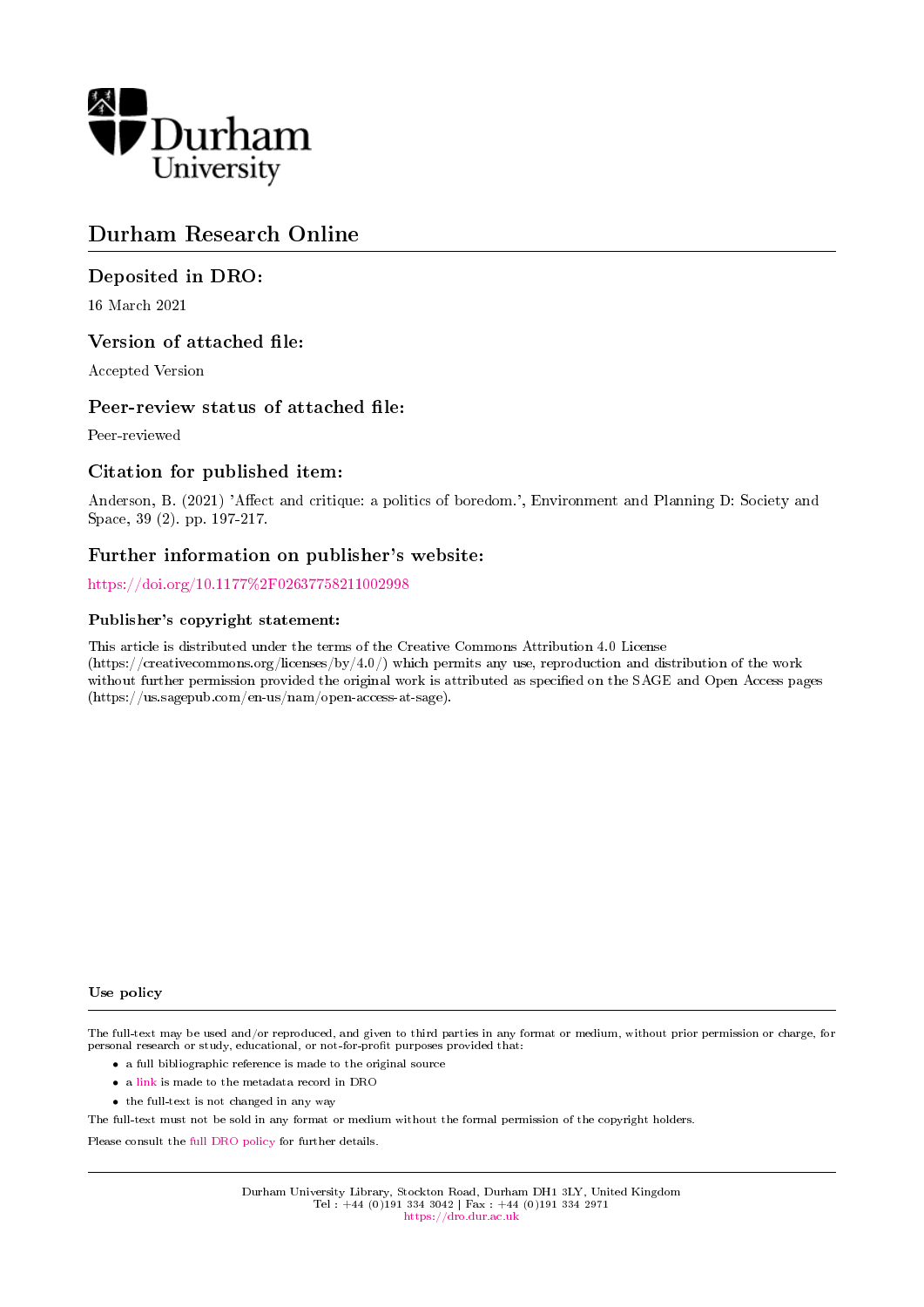### **Affect and Critique: A Politics of Boredom**

What are the politics of boredom? And how should we relate to boredom? In this paper I explore these questions through cases where the disaffection and restlessness of boredom have become a matter of concern in the UK and USA at the junctures between fordism and neoliberalism, and amid today's resurgence of right-wing populism. I argue that what repeats across the critique of the 'ordinary ordinariness' of fordism, the neoliberal counterrevolution, and today's right-wing populism is a 'promise of intensity' – the promise that life will feel eventful and boredom will be absent. As I make this argument, I reflect on the role of critique in the context of the multiplication of modes of inquiry that has accompanied the interest in affect across the humanities and social sciences. Rejecting the dismissal of critique in some affect related work, I advocate for and exemplify a type of 'diagnostic critique' based on the practice of conjunctural analysis as pioneered by Stuart Hall and colleagues.

Keywords: Boredom, Affect, Critique, Fordism, Neoliberalism, Populism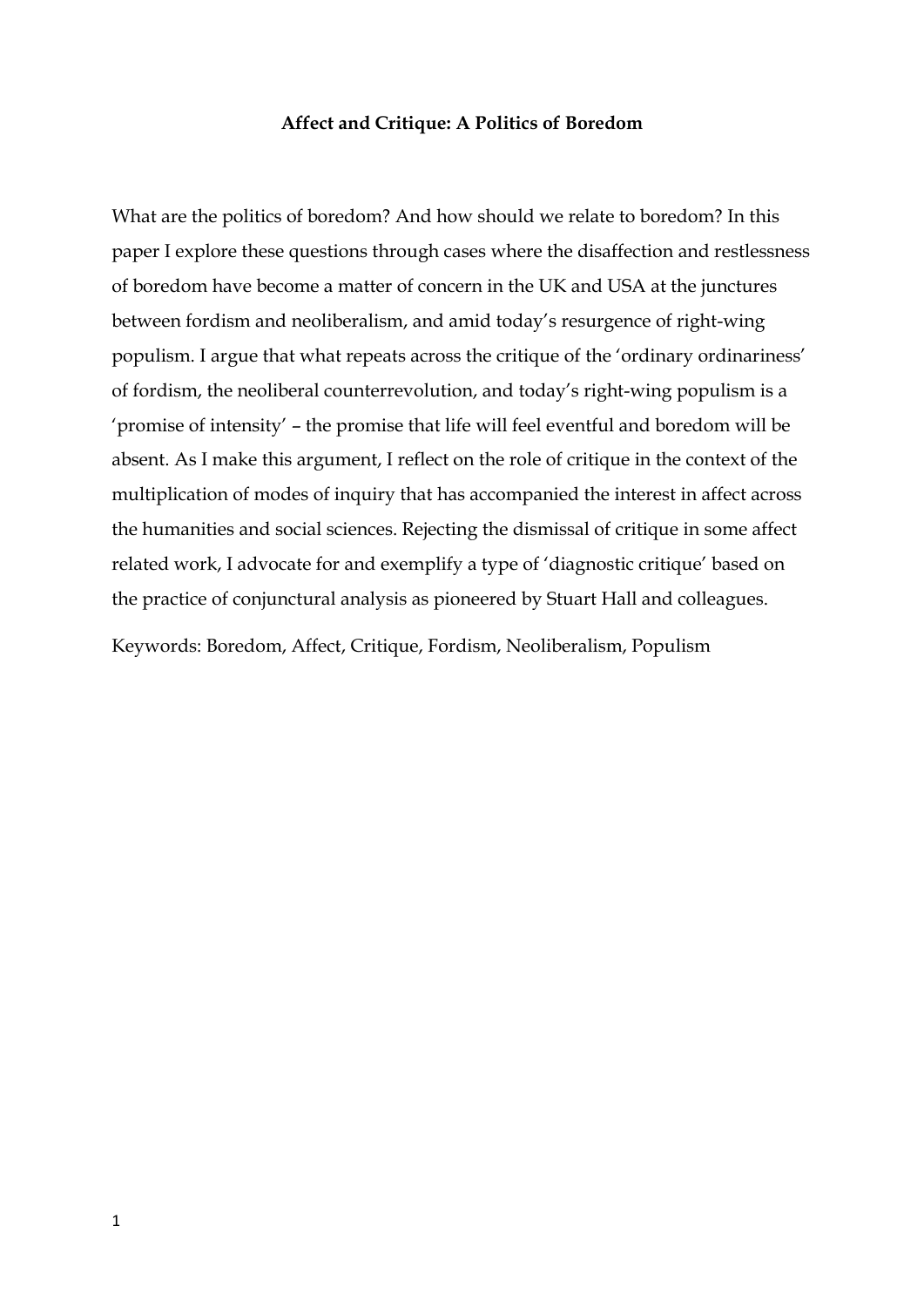### **Affect and Critique: A Politics of Boredom**

"All objects are scenes with many entry points. We are always intuiting and inventing associations, thus changing their shapes."

(Berlant, 2018: 116)

## **Introduction**

Boredom is strange, or perhaps our relations to it are. It is frequently invoked by states, the media, social movements, and individuals as a cause for a heterogeneous list of actions coded as excessive and anti-social; knife crime and vandalism (Kinsella 2011; Scottish Government 2014), breaking lockdown regulations during COVID-19 (e.g. BBC News 28th April, Sky News 21st April), violence and self-harm in prisons (Independent Monitoring Board 2018), worker suicide (Fair Labor Association 20181), world revolution (Katsiaficas 1987), indifference to the atrocity of Grenfell Tower (Younge 2019), and much more. Yet, at the same time, boredom is regularly dismissed as trivial, naturalised as a common and inevitable dimension of being human, and rarely subject to the public concern and action that surrounds other affects. Indeed, the stasis and stall of boredom appears to lack the intensity, the obvious harm and damage, of other affects that are now central to critiques of neoliberal life in the wake of the 2008 financial crisis. Compare with how stress and burnout, for example, have become public matters of concern in the midst of critiques of the frenzies of neoliberal life (Chabot 2019). Or think about how various public moods are invoked as causes of Brexit, the election of Donald J Trump, and other contemporary events and political changes in the midst of a 'crisis' of neoliberalism: racialized resentment, a feeling of being left behind, online outrage, anger at elites, and so on. Boredom does not seem to quite fit with these strong stories about the role of heightened passions in a turbulent

1

<sup>1</sup>https://www.ibtimes.com/fair-labor-association-boredom-caused-apple-factory-suicides-411850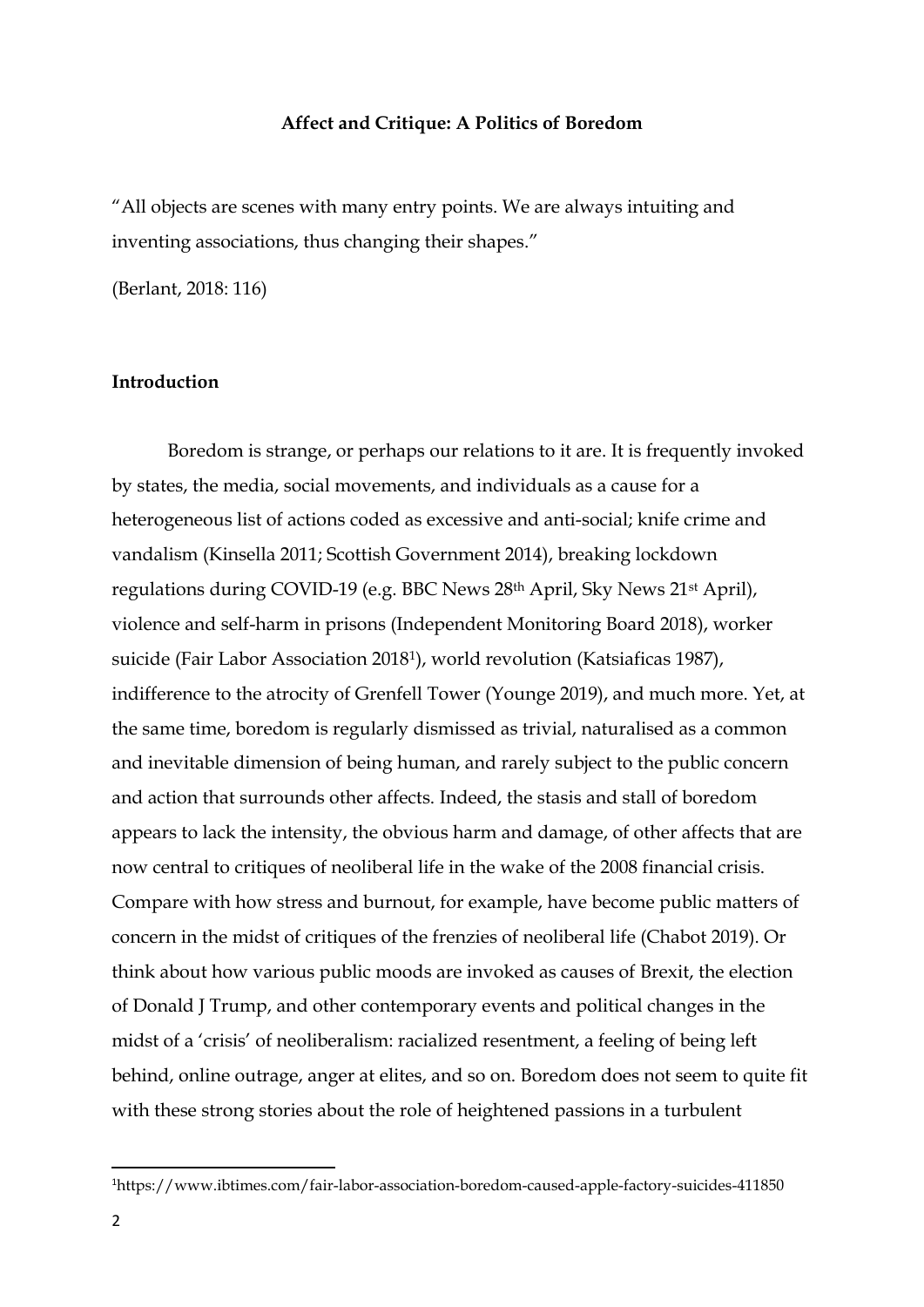present. However, if we slow down and pay attention we find that claims about boredom as collective condition or bored subjects surface in the background to many recent attempts to diagnose the affective character of the present: cycles of online outrage interrupt the almost but not quite boredom of the scroll; boredom settles in peripheral places supposedly left behind by a rapacious global capital; it exists as a felt consequence of austerity in places where youth services have contracted; it can be a symptom of burnout, etc.

Consequential and trivial, overshadowed by other affects and yet in the background, too absent and too present, boredom today is entangled in a set of contradictions. Contradictions which, although not the focus of this paper, we see at play in relation to COVID-19 as claims about boredom become a key way to narrate the collective affective experiences of the suspension and deferral of 'normality'. What might staying with boredom and the cluster of affects that gather around it teach us about what was missing in a contemporary condition which, pre COVID-19, was more often narrated through stories of intensity and strong feeling? And how should we relate not only to boredom but also to the absences that boredom indicates in the context of the multiplication of modes of inquiry that have accompanied and animated affect-related work in the social sciences? (e.g. forms of descriptive (e.g. Stewart 2007) or speculative empiricism (e.g. Massumi 2015)). My starting point for thinking about what might be lost when boredom is present and how we might relate to boredoms as they happen and become matters of concern is found in some reflections on children's boredom by the psychoanalyst Adam Phillips (1993). Echoing Tolstoy's formulation of boredom as 'desire for desires', Phillips describes boredom as a "wish for a desire" (71). His is an account of a particular form of boredom and its celebratory in tone, it isn't the boredom of oppression or subjugation so we have to be cautious, but he describes boredom in a way that has always resonated as it centres a particular kind of relation between the present and events: boredom is a "state of suspended anticipation" (71). What is missing when boredom is present is what he goes on to call the "experience of anticipation" (72), or what I would term the presence of a possible future event that may be felt through a range of anticipatory affects from dread to hope, from fear to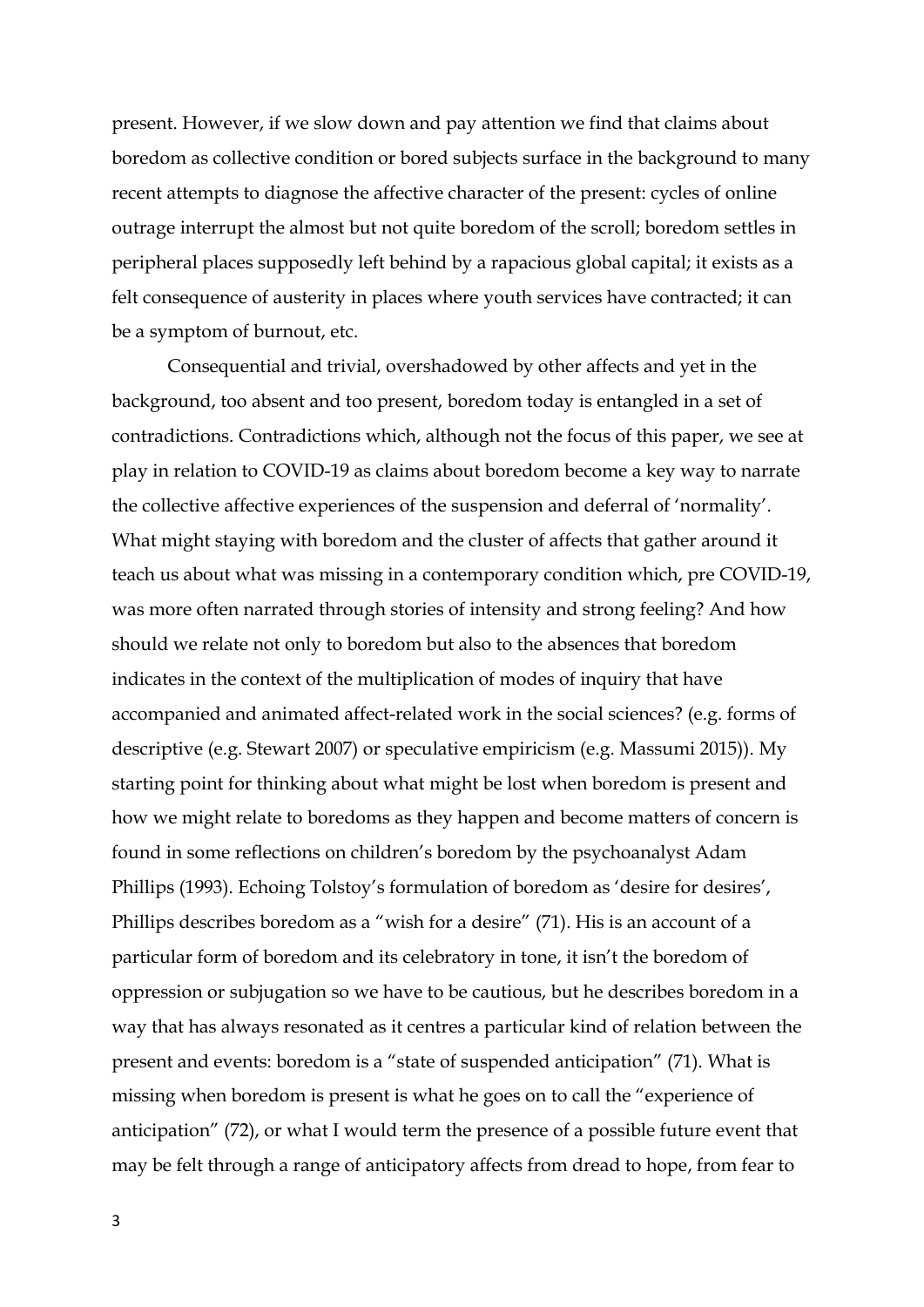excitement. Boredom settles when events are absent. But this emphasis on flatness, on the unequal distribution of eventfulness and possibility, only goes part of the way to understanding why boredom matters. We also have to consider what boredom does – what kind of relation boredom is and enacts. As time stills and space slows, boredom happens as a practice of detachment from an event, object, scene, landscape, person, ideology, and so on. And it's the turning away which happens as boredom settles that has been at the heart of debates about the ethics of being bored (e.g. Raposa 1999 on acedia). But it is also this turning away which has been central to the valorisation of a creative boredom that initiates new possibilities (e.g. Benjamin 1999). Staying with boredom teaches us about how detachments happen, as well as how (un)eventfulness is distributed.

Boredom signals, then, that *something* has led to a suspension of anticipation and that some form of detachment and exit is happening. From this starting suggestion, one that hesitates before claiming that boredom is incapacity or opportunity, in this paper I focus on occasions over the past forty years in the UK and the USA in which boredom became a political concern at the junctures between fordism and neoliberalism and neoliberalism and right-wing populism. The examples are from a wider project that attempts to ask what boredom is today as a way to understand the affective character of neoliberal lives. It starts from the presumption that there exist a plurality of boredoms which are differentially articulated with the apparatuses and practices through which neoliberalism is morphing in the wake of the 2008 financial crisis. In this paper I speculate about the affective continuities and differences across different apparatuses and formations, arguing that what repeats across the critique of Fordism, the neoliberal counterrevolution from the late 1970s, and contemporary right-wing populism after the 2008 financial crisis is a 'promise of intensity': the promise that life will feel eventful and boredom will be absent. As I make this argument, I offer one response to the question posed above of how we should relate to boredom, or indeed any other affect. Stepping outside of either a condemnatory or reparative relation with affective life, I exemplify a form of diagnostic critique orientated to conjunctures.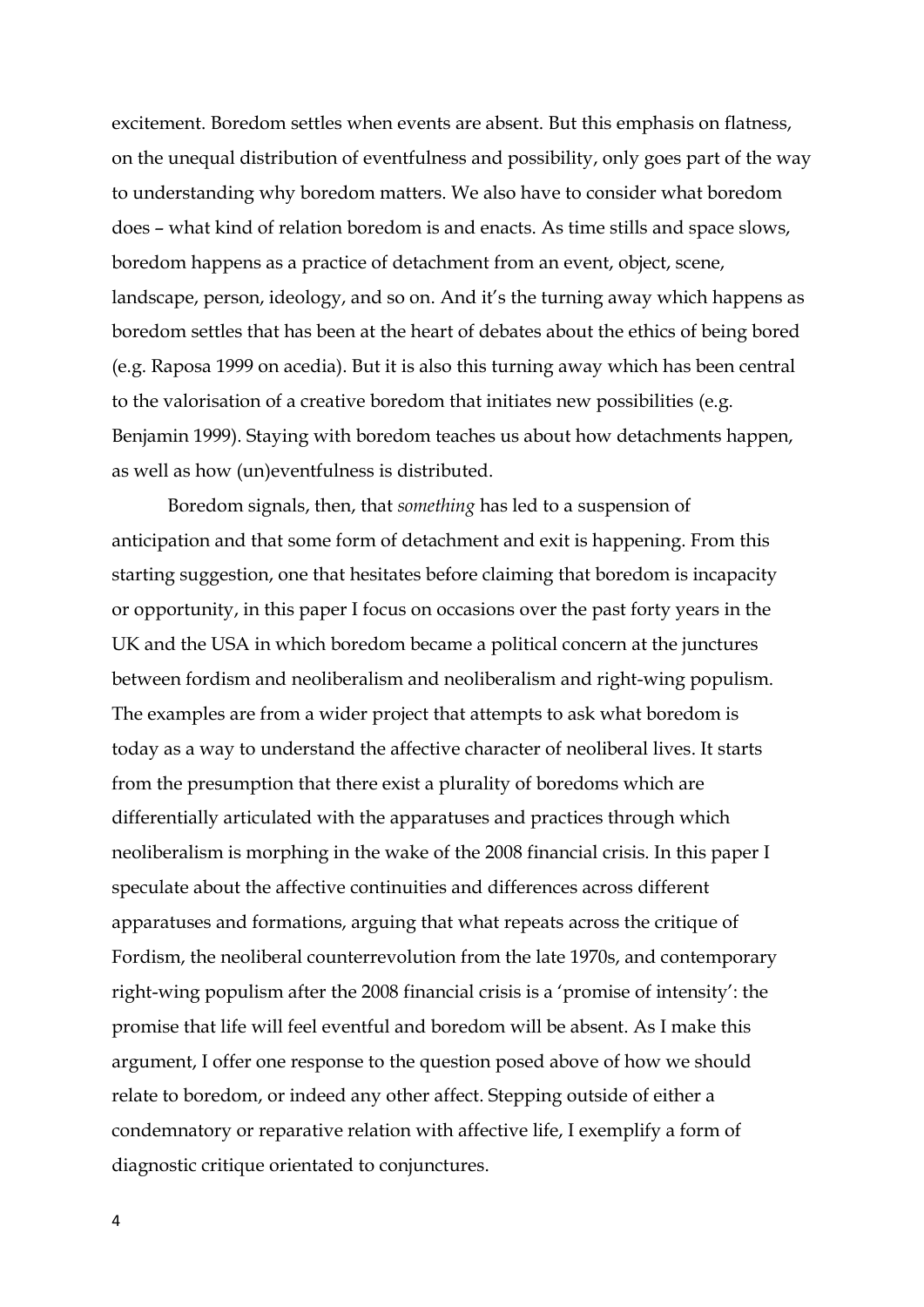My argument unfold over three sections. In the first – *Against Boredom* – I explore how the boredom of an exception – mid-century fordism – was central to what Boltanski & Chiapelle (2005) call the artistic critique of capitalism. The following section – *Diagnostic Critique and Affective Life -* pauses and argue for a shift in the form of critique in work on affect – from a hermeneutics of suspicion to a practice of conjunctural analysis as pioneered by Stuart Hall and colleagues. The final section – *Right-Wing Populism and the Promise of Intensity* - speculates that right-wing populism in the UK and USA involves a politics of boredom which repeats the promise of intensity which was central to the artistic critique of fordism and thereafter the 'promissory legitimacy' (Beckert 2020) of neoliberalism. In conclusion, I open up a wider project on the relations between boredom and contemporary conditions in the midst of transformations in neoliberalisms.

### **Section One: Against Boredom**

"We do not want to exchange a world in which the guarantee of no longer dying of hunger is exchanged for the risk of dying of boredom"

(Situationalist Slogan cited in Katsiaficas (1987: 99))

In 1977, the British punk band the Clash released 'London's Burning'. The lyrics are incongruous, juxtaposing burning and boredom in an affective image of an emergency present overfull with deadening activities:

> "All across the town, all across the night Everybody's driving with full headlights Black or white, you turn it on, you face the new religion Everybody's sitting 'round watching television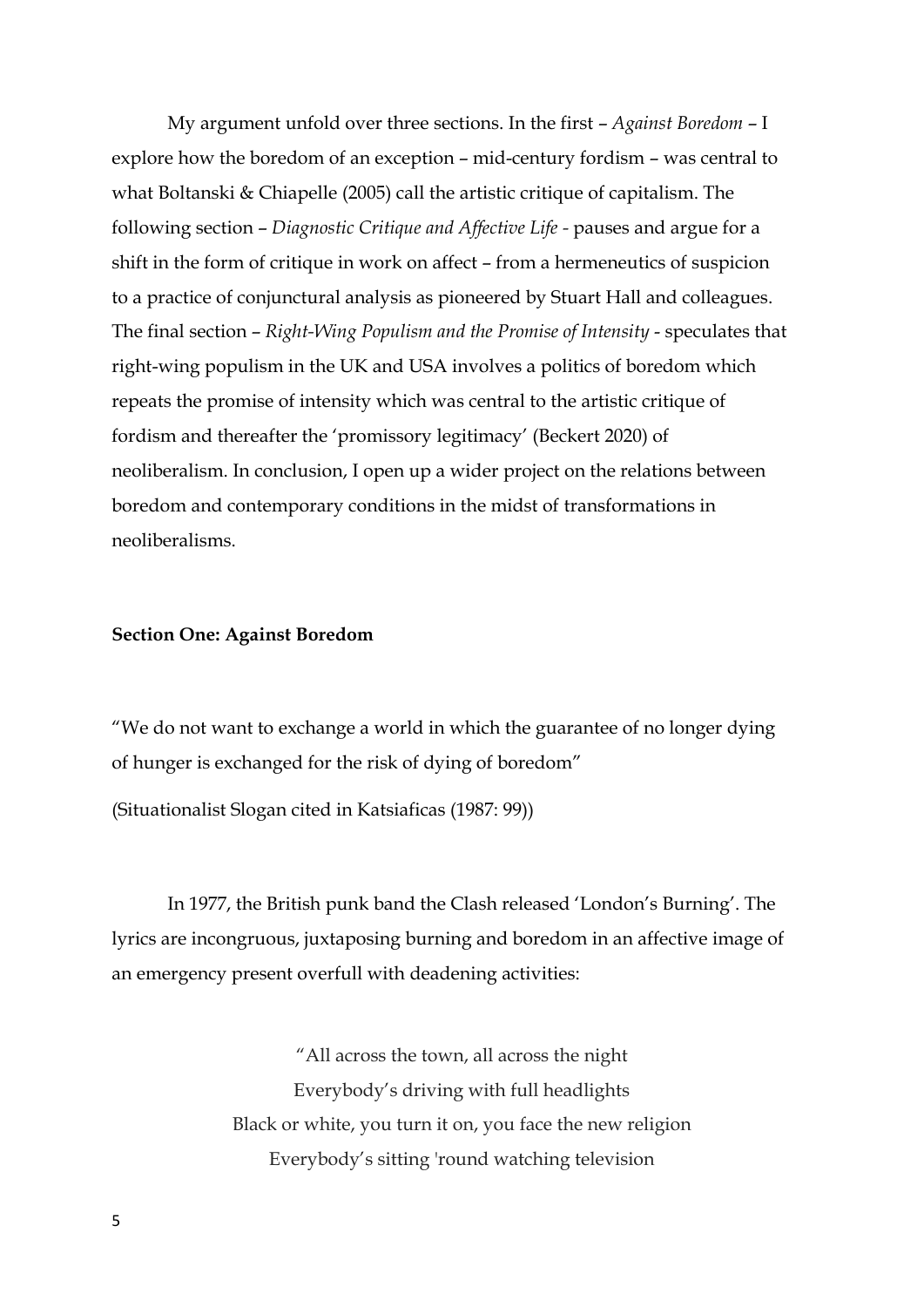London's burning with boredom now London's burning dial nine-nine-nine-nine-nine London's burning with boredom now London's burning dial nine-nine-nine-nine-nine"

The juxtaposition of intensity and disaffection – here the violence of 'burning' with the flatness of 'sitting round watching television' - was central to the disruptive ethos, energy and style of UK punk culture (see Marcus 1989). Boredom was regularly invoked in UK punk as part of a critique of the monotony and vapidity of Fordism and working class life, or rather the empty time of a life divided into stable work and compensatory leisure at the cusp of the neoliberal counterrevolution. The Buzzcocks' 1976 song *Boredom* echoing the sense in *London's Burning* of a stalled, stuck, present. In the suspended time of boredom, in which disaffection dominates, the future is lost:

> "And now, I'm a-living in this a-movie But it doesn't move me I'm the man that's waiting for the phone to ring Hear it ring-a-ring-a-ring-a-fucking-ding

> > You know me, I'm acting dumb, uh You know the scene, very humdrum Boredom, boredom Boredom

You see, there's a-nothing that's a-behind me I'm already a has-been, uh Because my future ain't a-what it was Well, I think I know the words that I mean"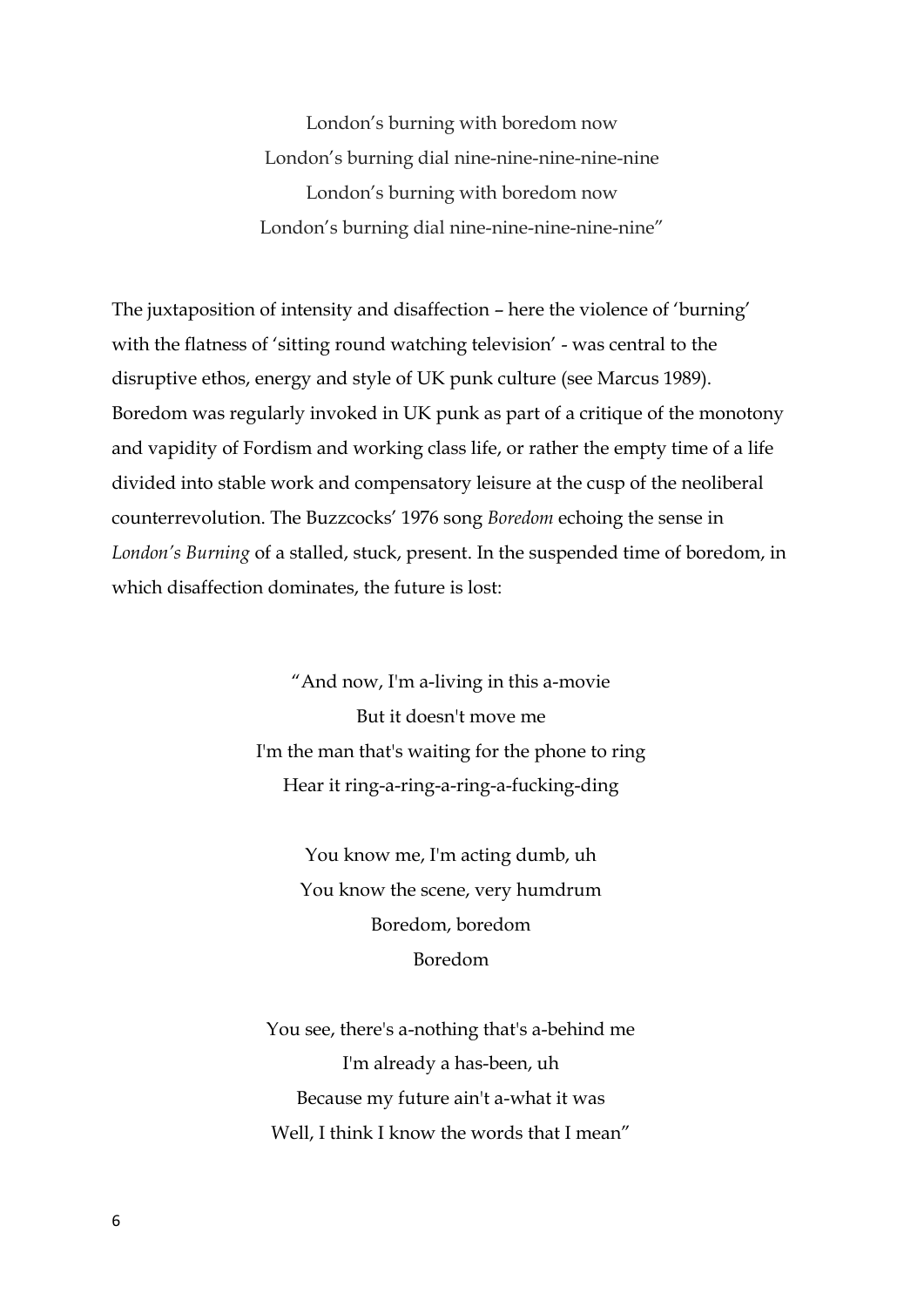Only two destinations were available in stuck time – Boredom or Nowhere, as the now iconic art work designed by Jamie Reed for the Sex Pistols' *Pretty Vacant* bluntly stated. The shouted refrain of the feminist Punk group The Slits song 'A Boring Life' – "how could anyone survive this boring life" – exemplifies what founding member Viv Albertine described in interview with Jon Savage as the "terrible fear of boredom" or an "absolute horror of it" which underpinned the energy of Punk (Savage 2010: 293)

Amid the roiling economic and political crises of mid-late 1970s Britain and changing expectations and aspirations as the fordist settlement weakened, Punk provided one answer to the question posed by Malcolm McLaren, before he became manager of the Sex Pistols, in a banner hung on stage for the New York Dolls' early 1970s shows: "What are the politics of Boredom?" (Marcus, 1989: 49). The answer was a strong one, in many ways uncharacteristic of the flat, sometimes mocking, talk that occasionally makes the presence or absence of boredom into a matter of public concern. Boredom named a kind of 'living death' felt equally and tragically across work and leisure. The counter-cultural protest against boredom tied UK punk culture in particular to the events and slogans of the situationalists and their actions against boredom (Marcus 1989). As Savage (1988: 52) put it, writing about the Sex Pistols but with comments that extend to punk culture in general, "'Boredom' described the expansive, occluded, utopian politics that built up at the Sex Pistols core". Punk became a "theatrical expression of boredom's prison" (ibid. 55), albeit one which was articulated differently across US and UK punk cultures given their emergence from different mid-1970s working class and middle class formations and periods of economic change (see Ambrosch (2015), for example, on the relation of the Ramones to the promise and actuality of suburbia in America).

Whilst specific connections can be traced between punk cultures and the situationalists and the event of 1968 (Marcus 1989), the critique of boredom echoed a wider new left critique of a consumer culture organised around attachment to the promise of the new and leisure as a scene of compensation for work. For one particularly caustic example, consider Adorno's (1991) account of boredom in his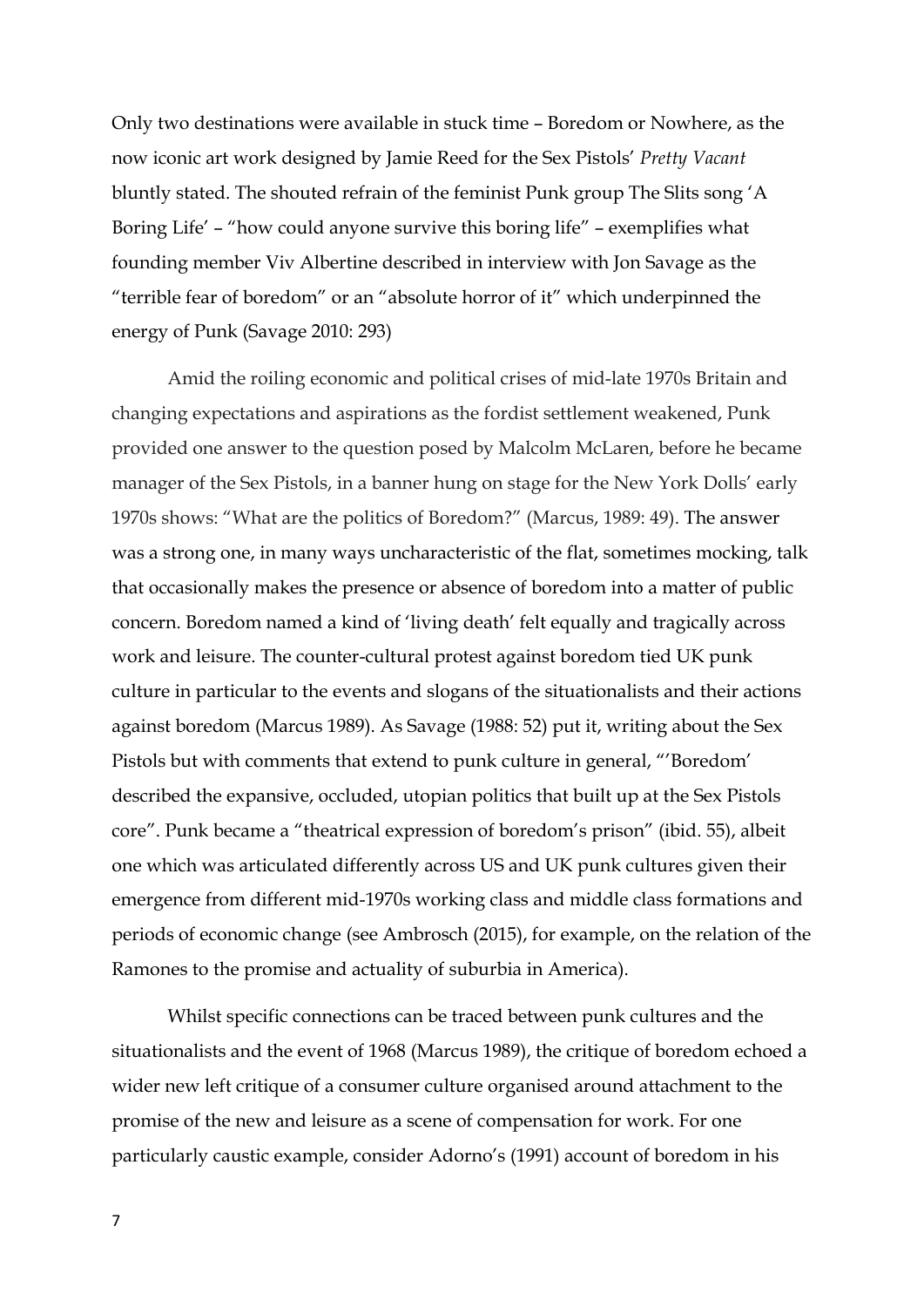1977 essay on *Free Time.* Arguing against free time as an "oasis of unmediated life", he ties boredom to a complex mixture of powerlessness and the "defamation and atrophy of the imagination" (ibid. 192). He emphasises the historicity and thus contingency of boredom:

"Boredom is a function of life which is lived under the compulsion to work, and under the strict division of labour. It need not be so. Whenever behaviour in spare time is truly autonomous, determined by free people for themselves, boredom rarely figures; it need not figure in activities which cater merely for the desire for pleasure, any more than it does in those free time activities which are reasonable and meaningful in themselves ... Boredom is the reflection of objective dullness."

(Adorno 1991: 192)

As with the protest against boredom by the punks and situationalists, Adorno critiques boredom as a symptom of the division of labour under fordism and, in particular, the compensatory role of leisure in the context of the compulsion to work. Preceding and in many ways anticipating more recent critiques of the foreclosure of alternatives and the loss of the capacity to imagine (e.g. Fisher 2011), his declaration - "It need not be so" (ibid. 192) – expresses the same utopian desire that courses through the ethos of punk: that life can be lived without boredom (a protest against the boredom of the 'normal' that was also central to rock (Grossberg 1992: 180)).

Punk is but one example of how boredom surfaced as a matter of concern in art, activism and politics from the early early/mid 1960s in Western Europe and North America. It can be understood as one expression of the "revolution against boredom" which Katsiaficas (1987: 12) in his history of the new left argues was expressed in May-June 1968 in Paris and reverberated globally. Beyond this event, boredom was named and protested as part of an emerging dissatisfaction with the Fordist settlement (and so coexisted with other affects of crisis, as named in phrases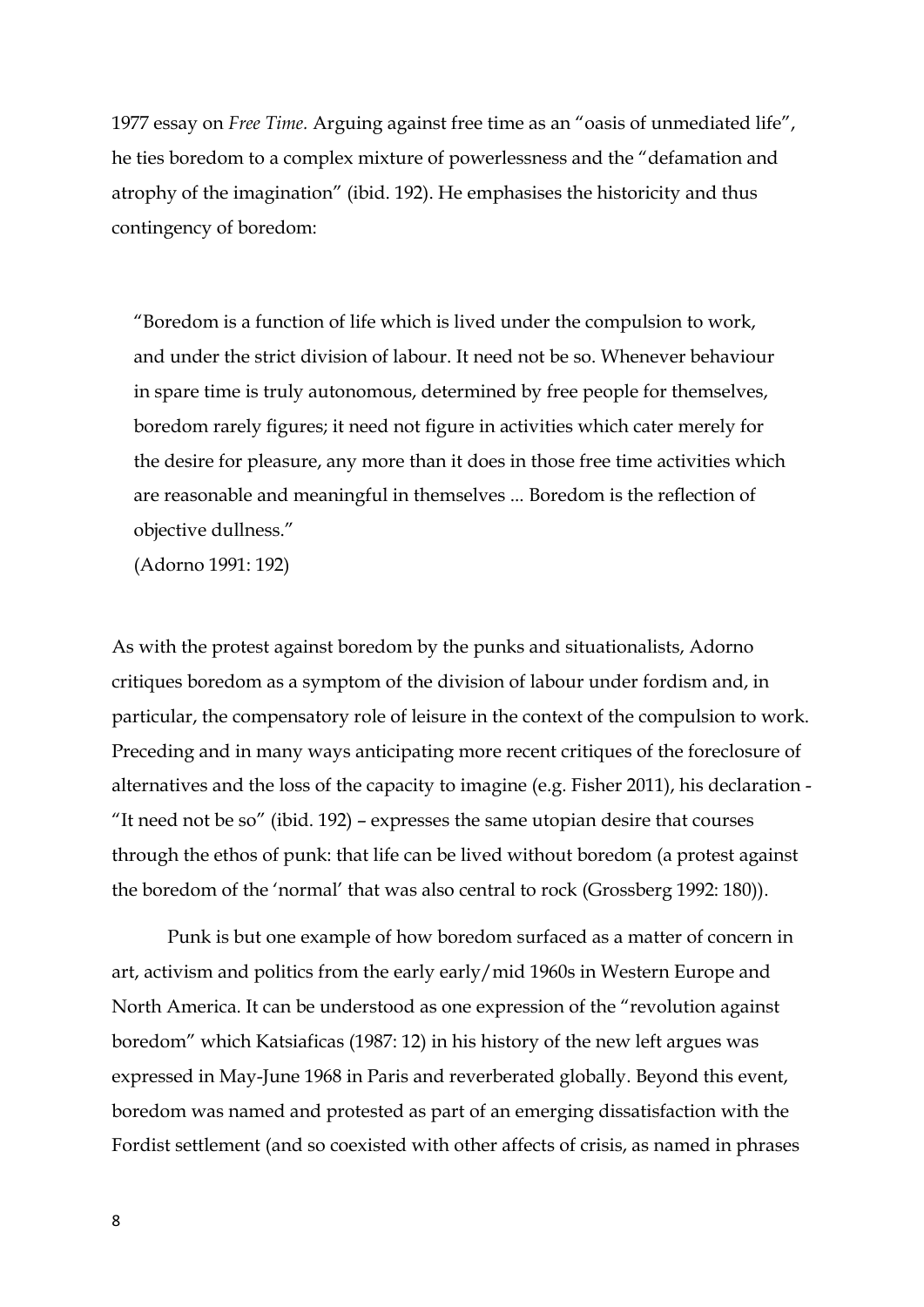such as 'winter of discontent' and connected more to insecurity and turbulence2). For example, in the early 1970s boredom amongst assembly line workers in the USA – the 'blue collar blues'<sup>3</sup> - was increasingly named as a problem for retention and productivity, in ways a little different from the threat of the idle or lazy worker (although the problem of boredom in relation to automation had been present since the inauguration of assembly line work e.g. Wyatt (1929), Robinson (1923)). Boredom was connected to absenteeism, risk of accidents, poor work, strikes, and sabotage. Ways of measuring 'boredom proneness' emerged, as well as attempts to motivate, make work more fulfilling, increase compensations, and so on (see New York Times 1972; Hill 19754). If claims were made that workers no longer accepted the boredom of assembly line work as a trade off for affluence (on which see Goldthorpe et al 1968), critiques of boredom also related to the fordist gendered division of labour. For example, boredom played a key role in second wave feminism. As Betty Friedan (1963) named the 'problem that has no name' she offered a critique of the unequal gendered division of boredom and the subsumption of women to the family under Fordism. Various described as "discontent' or "dissatisfaction" (ibid. 24, 25), symptoms of the "strange newness" (26) of the 'problem with no name' included a "feeling of desperation" and a "terrible tiredness" (30) which may be "due to boredom" (31). Boredom was also central to moral panics in the 1970s around new figures and practices at the intersection of youth culture and consumer culture on the edge of society – the 'college dropout' who exits university through lack of interest (Bernstein 1975) or the working class 'juvenile delinquent' (Corrigan 1979).

The vision is one of disaffected subjects detaching from work or leisure or family and desiring 'more' to life than mid century fordism can offer. This led to

**<sup>.</sup>** <sup>2</sup> The phrase 'winter of discontent' is credited by being first used in an editorial by The Sun newspaper in 1979, and refers to a 1978-79 period of intensified industrial action and disruption under the then Labour Callaghan government. An attempt to name the public mood and resonating with the anti-state and anti-trade union moods that are part of the affective structure of neoliberalism, it was recently invoked and reactivated by conservative politicians in relation to Jeremy Corbyn's leadership of the labour party.

<sup>&</sup>lt;sup>3</sup> As named in a speech by James Rosow, then assistant secretary for policy, evaluation and research at the US Department of Labor, on October 29<sup>th</sup> 1970 at the conference of the American Compensation Association.

<sup>4</sup> 'Workers increasingly rebel against boredom on assembly line' New York Times, April 2, 1972.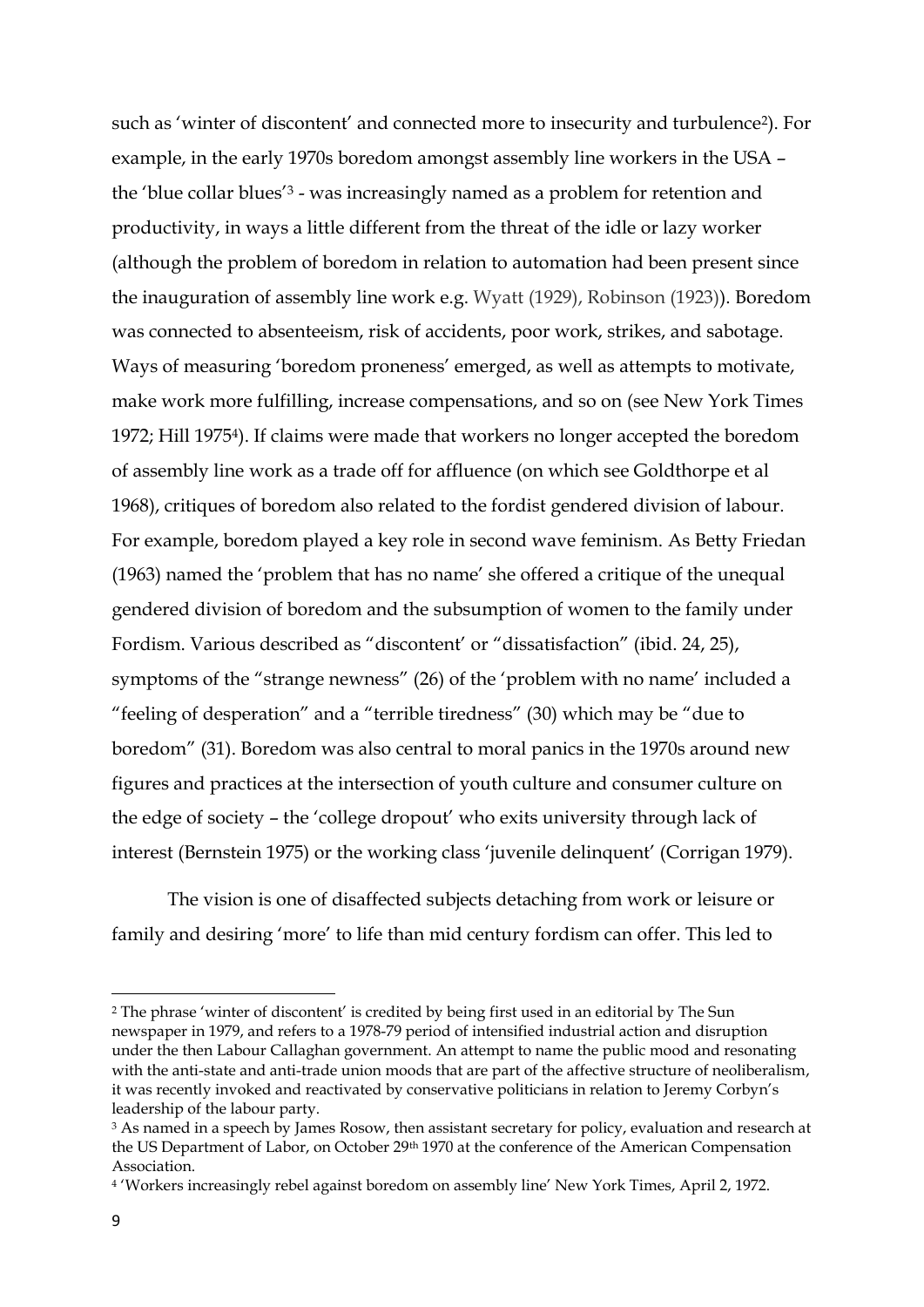wider claims of the importance of boredom by cultural critics trying to understand a period of intense change. Writing in the mid 1970s, and with more than a hint of moral condemnation, Bernstein (1975: 518), for example, identifies a "search for sensations of ever mounting intensity and impact" in as varied cultural phenomena as portrayals of sex and violence in cinema, use of colour in the visual arts, increased number of extra-marital affairs, rock music, and the encounter group movement. What is specific about the critiques of life within fordism is that they all centre the affective bargain of fordism: economic security for a tolerated boredom. Beyond the punks, there is a whole artistic genre dedicated to dramatizing and reworking this critique of monotony, especially focused on the intimacy between fantasy and disaffection in the new space-times of consumer culture, including the suburbs and malls. Think, for example, of how the architectures and atmospheres of post-war fordist Britain are staged in the British artist Martin Parr's series 'Bored Postcards' – where the boredom of ordinary life is mocked and wondered at simultaneously.

However, these critiques of fordist forms of living focused on the subjects who remain in proximity to its cluster of promises and good life fantasies. They do not necessarily fit with differently positioned subjects and groups for whom the security of fordism and affluence of post war consumer culture remained an exception rather than norm (with the security of fordism itself being an exception in capitalist history (Neilson & Rossiter 2008)). Consider, for example, bell hooks (1981) opening in *Feminist Theory From Margin to Center* where she particularises the bored leisured subject of 'the problem that has no name':

"Friedan's famous phrase, 'the problem that has no name', often quoted to describe the condition of women in this society, actually referred to the plight of a select group of college-educated, middle- and upper-class, married white women—housewives bored with leisure, with the home, with children, with buying products, who wanted more out of life".

(hooks 1984: 1)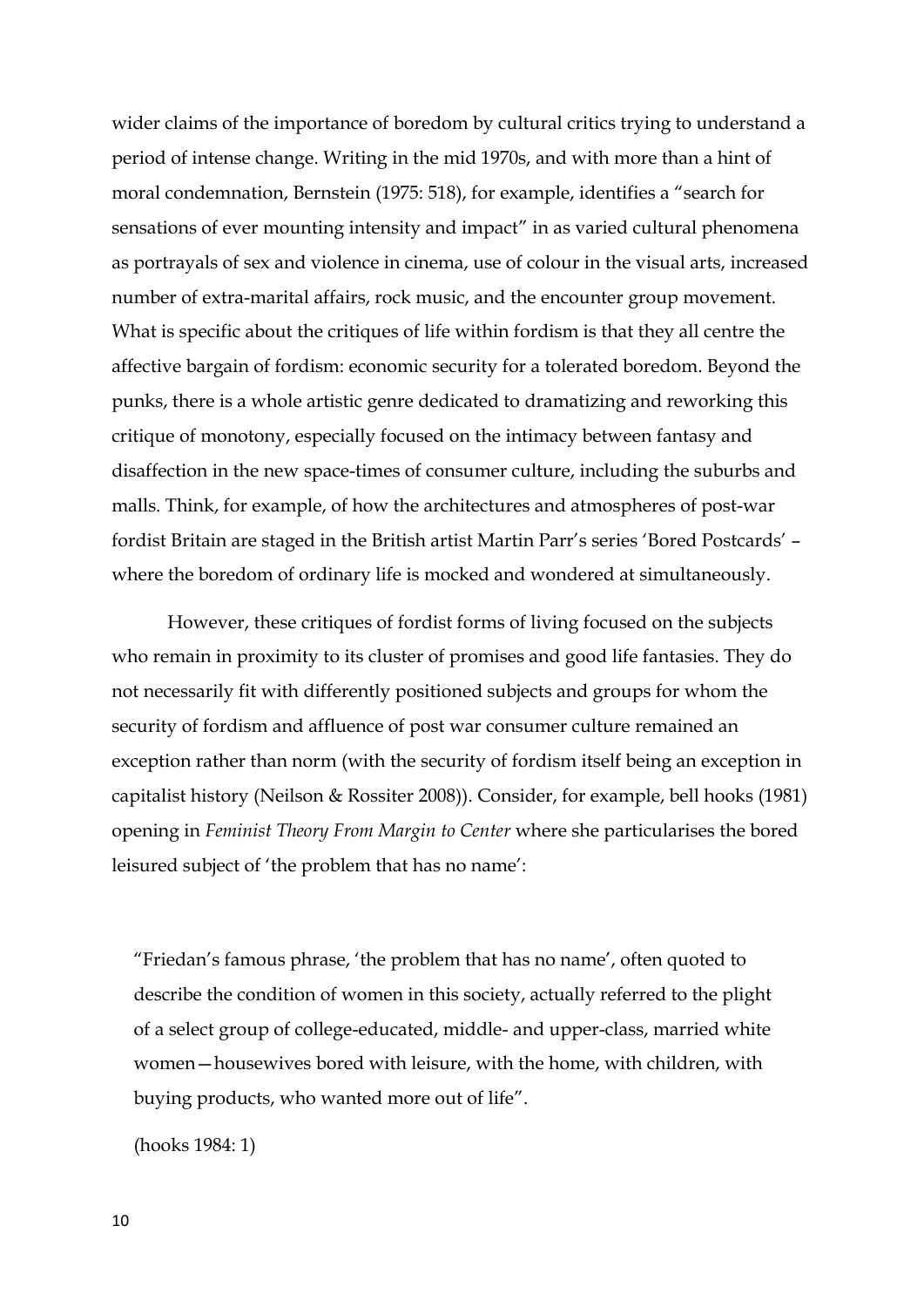`By centring and universalising white middle- and upper-class women's almost existential boredom and their desire for 'more', hooks argued that Friedan ignored other women's pressing political concerns - issues of economic survival and racial discrimination, amongst others. hooks' critique reminds us that boredom at the eversame and the desire for 'more' is the boredom of those at the 'centre' of a racialized formation of post-war capitalism (likewise see Majumdar (2013) on the colonial yearning for excitement and boredom as a symptom of colonial domination).

Particularising the bored subject that surfaced in critiques of fordism opens up a project beyond the scope of this essay – understanding how forms of boredom within fordism related to different lived experiences of economic and other (in)securities and changing patterns of expectation and aspiration. For now, we can say that what crosses between these different ways in which boredom became a concern and problem is the experience of empty, stuck, time. In different ways, boredom became a sign of the failure of fordist work, leisure and their relation to enable activities to feel meaningful and authentic and purposeful. Critique is focused on the repetitive time and experience of work/leisure but also, perhaps more interestingly, on boredom as symptom of an emerging crisis in the 'promissory legitimacy' (Beckert 2020) of fordism organised around the family wage and compensatory leisure. Even if they shared little else, punks in the UK, American factory workers, and white middle and upper class housewives in the USA perhaps shared a desire for 'more'. Where the 'more' was differently articulated, in relation to 'careers' for Friedan's women for example, but reflected a desire for the present to somehow feel more intense. Long before Berlant's (2011) identification of how conventional good life fantasies sustain and harm as people stay in proximity to them even as they fray and become unattainable, the claim that life was boring morphed into a critique of the fantasies and promises that accompanied fordism. Instead of the 'crisis ordinariness' (Berlant 2011) of the post-Fordist present, what was critiqued was 'ordinary ordinariness': repetitive, inert, empty time where nothing new happens.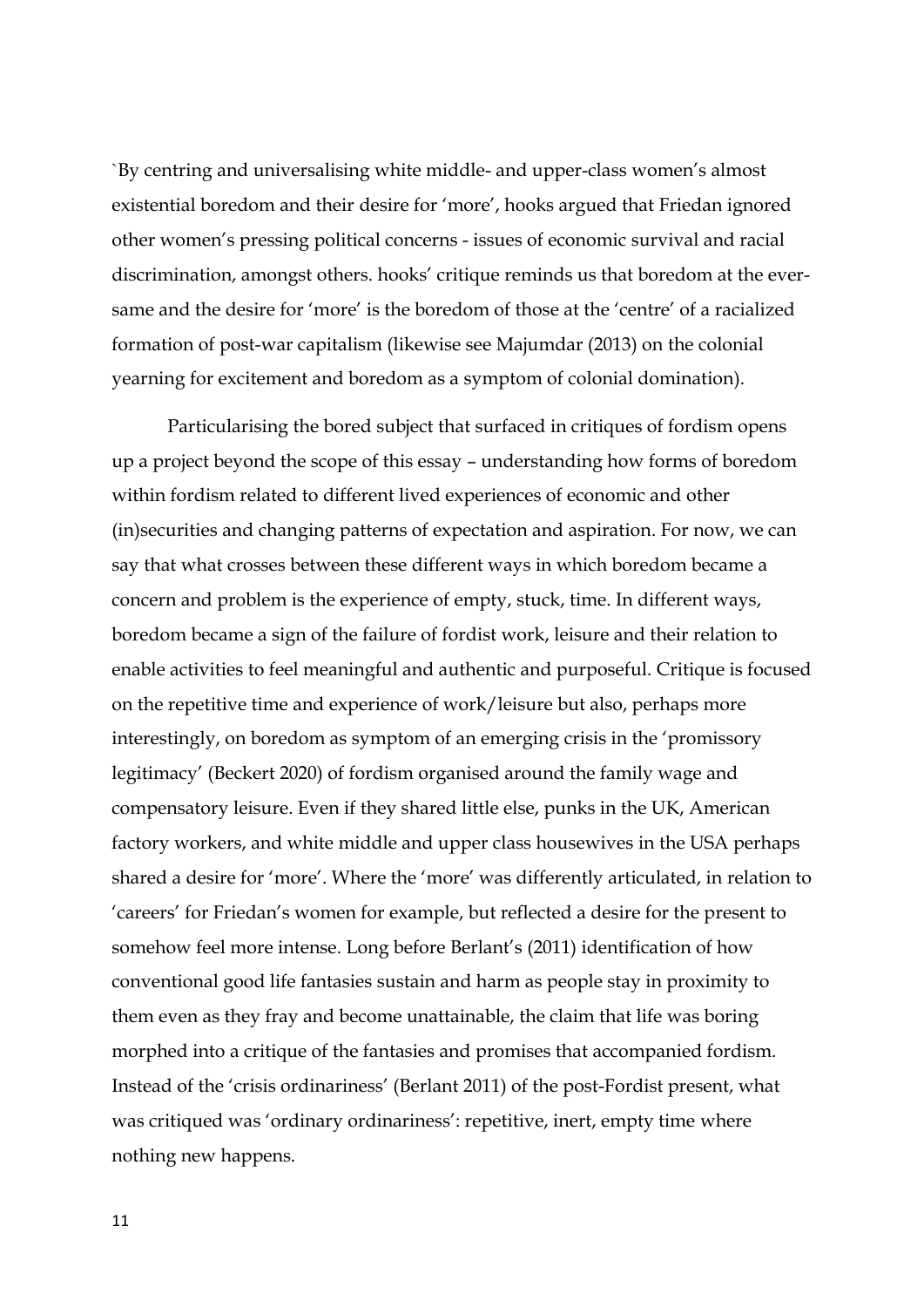#### **Section Two: Diagnostic Critique and the 'Affective Present'**

Did this form of fordist boredom – the boredom of those who remained in proximity to its fantasies – become residual in the midst of the expansion and intensification of neoliberalising apparatuses from the early 1980s organised around the promise of participation in the market? The 'promissory legitimacy' (Beckert 2020) of neoliberalism was in part founded on incorporating the critique of how fordism felt and offering an alternative experience of enlivening risk and positive uncertainty (as well as the persistent articulation of neoliberal policies and programmes with fordist good life fantasies, most prominently nation or family or security (see Hall (1988) on these articulations)). What participation in the market promised was a form of 'good life' based on autonomy, individuality and choice (Boltanski and Chiapello 2005) in which the boredom of 'ordinary ordinariness' would be transcended. Summarising a range of work, we could say that the what we can call the 'promise of intensity' – that life would feel eventful and boredom would be absent - was assembled in two principle ways. First, the anti-state mood, the 'state-phobia' that coexists in neoliberalism with the strategic use of the state to create markets (Foucault 2008), was refracted through a popular critique of the social democratic 'Big State' as bureaucratic and paternal ('red tape'), as that which bores as it stifles and stills life (itself repeating the longstanding critique of the "predictability" of 'impersonal' modern bureaucracy (Weber 2015 cited in Holm 2020), as well as resonating with popular representations in the West of the boringness of life in Eastern Europe). Alongside the negative affects which were attached to the 'Big State', secondly, changing modes of subjectification centred the enlivening experiences which followed from risk and orientations to an open future, as typically expressed in the heroic figure of the entrepreneur or the consumer as a figure of enjoyment. This shift included attempts to make all work into an occasion for self-fulfilment and enrichment, for example through the injection of creativity and flexibility into mundane tasks (Boltanski & Chiapello 2005; Dardot & Laval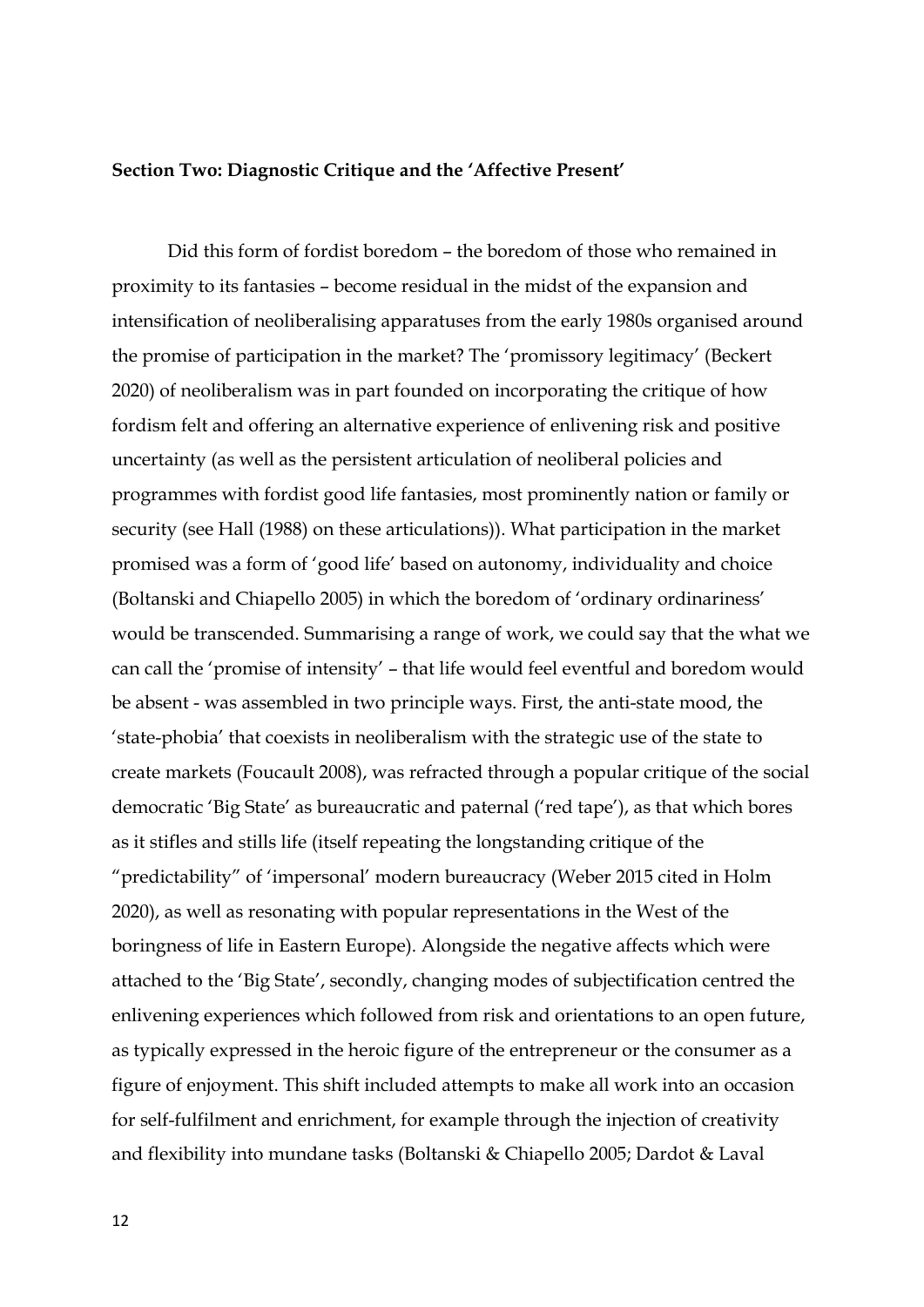2013). Put differently, we could say that neoliberalising apparatuses domesticated the critique of the boredom of fordism, by promising release from disaffection and flatness through participation in the market.

So far I have offered a proposition: that boredom became a matter of concern in relation to fordism and neoliberalising apparatuses reacted by offering a 'promise of intensity', whereby participation in the market became a means to self-realisation and fulfilment in which life would feel eventful and boredom would be absent. As with my observations on fordism, this proposition opens up a wider project on the specific relations between boredoms and neoliberalising apparatuses, not least the forms of boredom that accompany the expansion of bureaucratic forms and practices (audits, etc) that is the oft-noted effect of the extension of relations of competition in actually existing neoliberalisms (see Davis 2020). Before developing this proposition by way of a discussion of boredom in the midst of today's 'crisis ordinariness' (Berlant 2011), let's pause and reflect on what kind of thing boredom is in my account so far. My emphasis has been less on boredom as felt, and more on how boredom surfaced as a matter of concern, becoming a sign of dissatisfaction, and gathering a series of surprisingly strong affects around it as the fordist settlement weakened. Whilst the exact critique is rarely articulated, across the punks, second wave feminism and so on a claim was made that boredom is symptomatic of something lost in relation to unspecified virtues that go by names like dignity, spontaneity, fulfilment, or freedom. Boredom was, to put it in Boltanski and Chiapello's (2005) terms, enrolled as part of the 'artistic' critique of fordism from the 1960s: invoked as symptomatic of a crisis of not only meaning and purpose but also of intensity. In this critique of fordism, we find an update of how boredom has long figured in criticisms of capitalist modernity more broadly – where the disaffection of boredom is part of a story of modern alienation, and becomes a secondary effect of a series of now familiar, nameable, causes: rationalisation, secularisation, individualisation (see Goodstein 2005).

Is this how we should relate to boredom - name and protest it as part of a critique of the affective degradations of contemporary capitalisms? Identify it as an ill and proclaim that life can be lived without boredom in a way that valorises fun,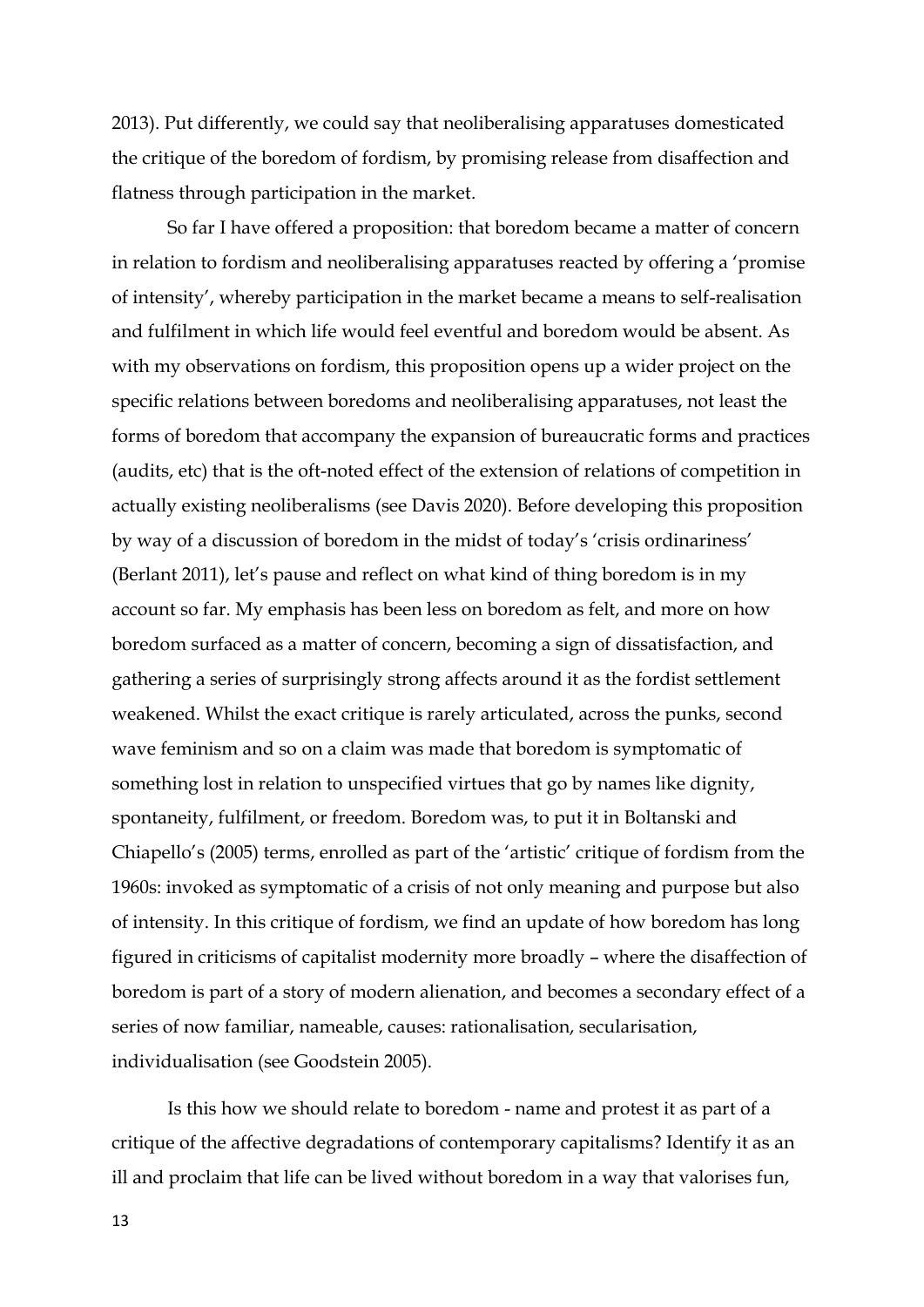spontaneity, passion, intensity, or some other virtue? Critique is only one mode of inquiry. There are others. What else might we notice if we learn to relate differently to boredom and the affects that gather around it? Across the social sciences and humanities, interdisciplinary work on affect has experimented with other modes, whilst continuing to align with the political or ethical goals of critique. What is questioned is critique as sole, habitual and therefore default mode of inquiry, and how the hegemonic position of critique crowds out other ways of encountering worlds and achieving ethical and political ends. The concern with critique is twofold. First, work has argued that critique is tied to and reproduces a logic of modernity and Enlightenment thought, involving what Sedgwick (2013: 144). describes as a "certain disarticulation, disavowal, and misrecognition of other ways of knowing". Second, critique encounters the world through a limited range of moods – principally suspicion (Felski 2015) and paranoia (Sedgwick 2013) – and modes of argumentation – primarily exposure (including demystification) and condemnation (or more loosely 'problematizing' or 'questioning' in Foucaultian influenced critique). Whilst these moods and modes of argumentation and the reasons for caution about them differ, they reproduce a division between the shown and hidden – with the task of the critic being to reveal the hidden to a supposedly unknowing audience who will be moved by revelation.

For now, I have left what is meant by 'critique' vague. The aim of Sedgwick and Felski is to particularise the orientation, mood and mode of argument of critique, disturb the faith in the effectual force of exposure (and associated triumphalism), and to allow multiple modes of inquiry to proliferate and flourish. Their aim is not to end or escape critique, indeed perhaps such a move is impossible, but to unsettle its hegemonic status, and the presumption that being critical equates with being political or ethical. In response, one move might be to change the shape of the object – here boredom - by experimenting with speculative modes of inquiry orientated to potentiality and animated by a mood and disposition of hope. Where hope serves as a way of orientating to the not-yet: futures and therefore also pasts which might be different from the here and now (or, as Back (2021: 18) wonderfully puts it "glimmers of worldly hope"). Instead of a *symptom*, boredom might be related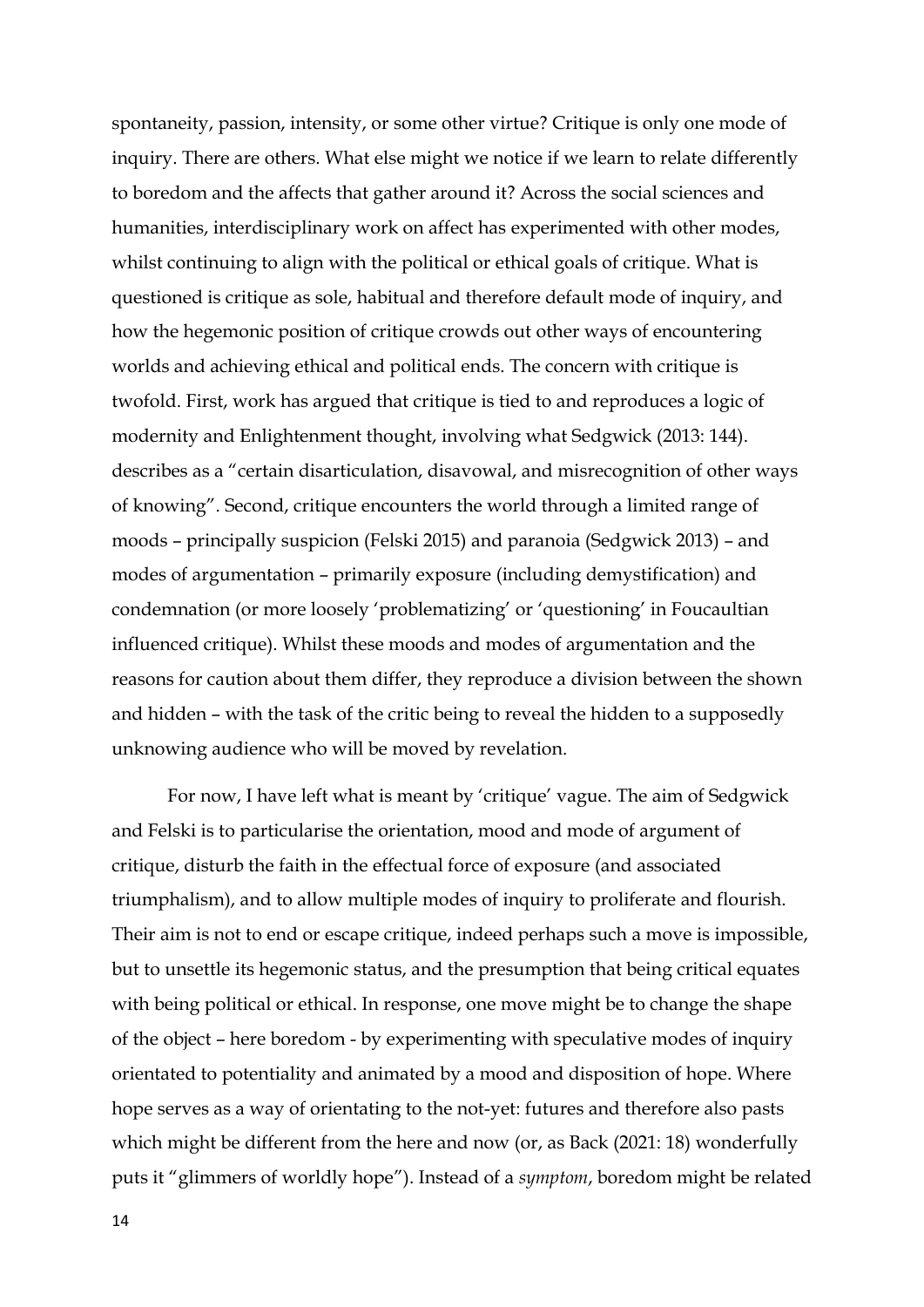to as a *herald*: the inarticulate expression of a desire for more to life. We would encounter boredom for its potentiality, for its restlessness, for how it moves subjects into new relations and attachments. We would suspend judgment, and follow what opens up in the wake of the detachment that is boredom, staying close to and valorising escape attempts, from daydreaming to world historical revolutions. Boredom would become another seemingly negative affect which is valued and becomes otherwise through inquiry (e.g. Probyn (2005) on shame or Chevkotich (2002) on depression) (a reversal of the typical critical move of demystification in relation to positively coded affects e.g. Ahmed (2011) on happiness or Pedwell (2014) on empathy).

Whilst useful as a reminder that our modes of inquiry assemble our objects, we should be cautious. There is nothing distinctive about a reparative orientation or hopeful mood as ways of encountering boredom. In the context of versions of the artistic critique of existence in relation to capitalist modernity, potential has long been found in certain kinds of (normally gendered) boredom. There are many examples. For both Benjamin (1999) and Kracauer (1995), for example, certain kinds of gendered boredom are treated as a form of waiting which functions as a portal to something different by interrupting captivation by the ever-same in the guise of the new. Kracauer (1995: 334) writes of boredom as "the only proper occupation" and how, with patience, by staying with one's boredom one "experiences a kind of bliss that is almost unearthly". Likewise, Benjamin (1999: D2a, 1) valorises boredom as "the warm grey fabric lined on the inside with the most lustrous and colourful of silks". The American post-war avant-garde, to give another example, experimented with deliberately producing boredom – through an "aesthetic of indifference" (Roth's (1998 [1977]) or "aesthetic of the indecidable" (Katz (1998)) that performed silence and repetition – in complex relation to the illusory plenitude of mass consumer culture and the violent atmosphere of 1950s cold war.

We reach an impasse. How to encounter boredom in a manner which does not reproduce the polarisation in how boredom, as per other affects, has been figured as either symptom or herald in reflections on discontent? My starting point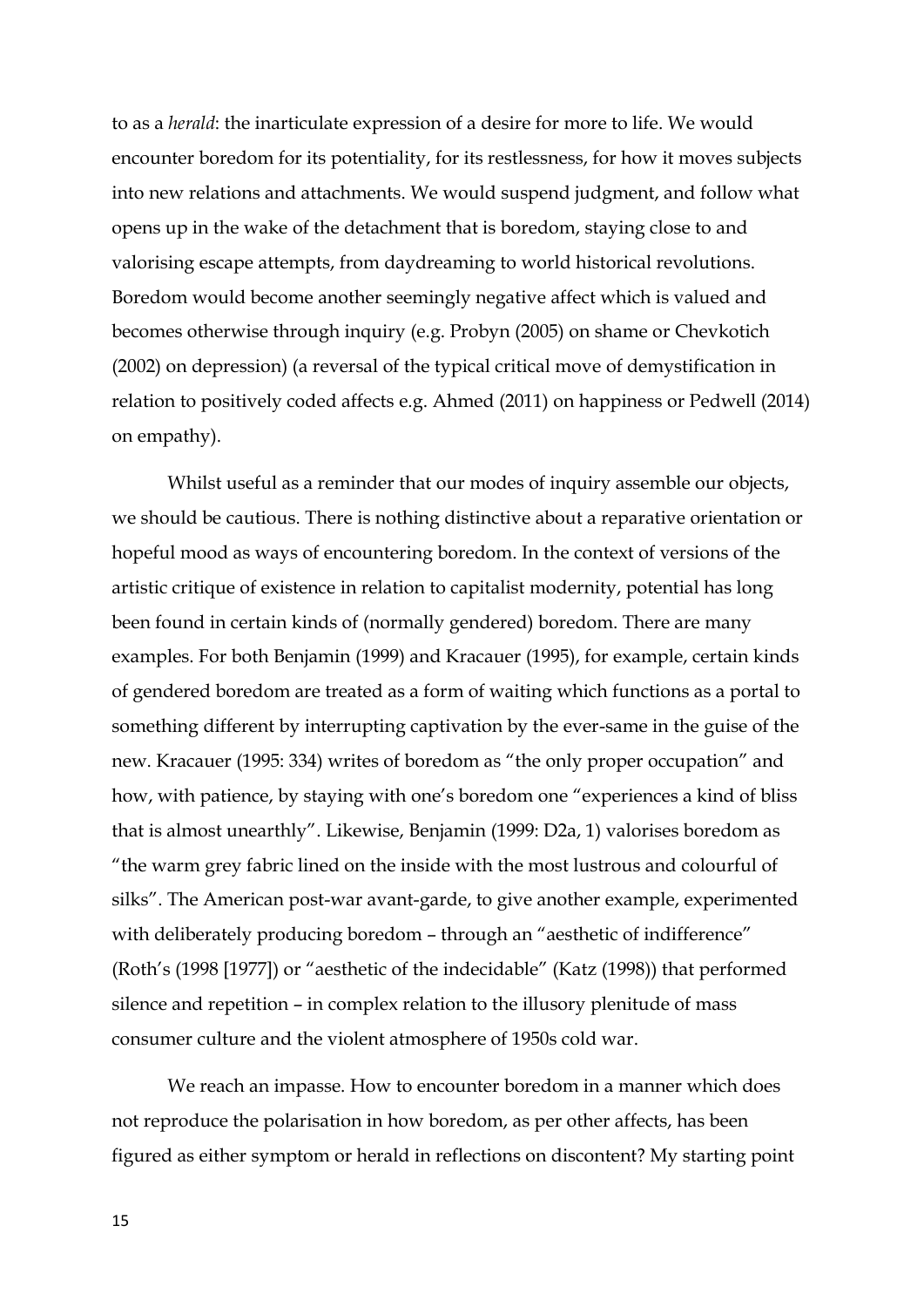is to suspend an affirmative disposition, and return to the discussion of critique. I left what is meant by 'critique' vague above. Implicitly, critique is treated as a reading practice – a hermeneutics of suspicion based on a distinction between the hidden and shown whose effect is demystification. In making this equation, the discussion risks missing a slightly different tradition of 'diagnostic critique'. Sharing an emphasis on denaturalisation, diagnostic critique departs from critique-ashermeneutics of suspicion by a) orientating to how the geo-historically specific present feels and b) describing and assessing the different forces which gather and are assembled to constitute that present. Two examples illustrate this mode of inquiry. Both are concerned with the US and the sustaining and harmful role of the promise of progress in crisis times and in the midst of racialised and other injustices. Moving between USA aesthetics, everyday life and politics in a crisis of neoliberalism, Berlant's (2011) account of 'cruel optimism' tracks the "historical sensorium" which has emerged "since the fantasmatic part of the optimism about structural transformation realized less and less traction in the world" (3). As optimistic objects/scenarios which held space for the good life dissolve, optimism becomes "cruel", in the sense of "when something you desire is actually an obstacle to your flourishing" (1). Berlant's account of the dissolution and loss of fantasies, can be read alongside Winters' (2016) engagement with the persistent belief that America follows a trajectory of racial progress. Winters argues that the fantasy and promise of racial progress coexists with and is undercut by a Black cultural, political and intellectual tradition in which hope is "drapped in black" – articulated with loss, tragedy and melancholy. As well as identifying the presence of this form of hope in American life, he also advocates for it as a way of avoiding silencing the history of racial violence or avoiding dissonant memories or attachments. By supplementing Berlant on the coexistence of different kinds of optimism by showing the fraught relation Black lives have to one fantasy that structures American exceptionalism, Winters demonstrates the work 'post-racial' forms of optimism continue to do in foreclosing the capacity to face racial violence.

Juxtaposing Berlant and Winters' accounts of the structuring role of optimism in post-war American life allows us to distinguish diagnostic critique from other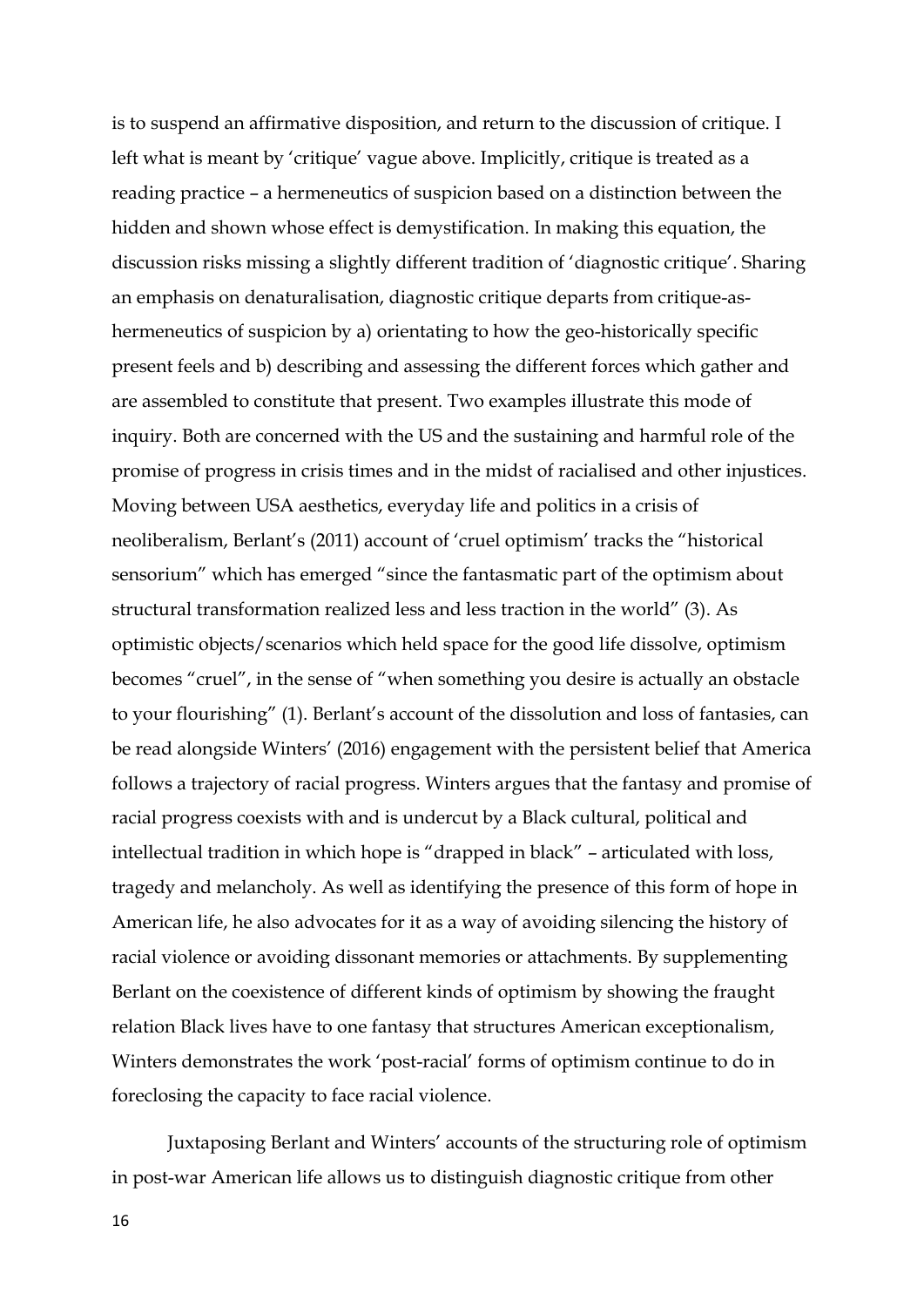modes of inquiry orientated towards affective life: it discloses the composition of the always multiple 'affective present' (Berlant 2011), the boundaries of which are never given, but subject to revision as people adjust to events, as lives are restructured, and as different forces become palpable. A little different to affect related work that stays with bodies coming together in the unruliness of encounters or scenes, diagnostic critique aims to disclose how the affective character of presents are (de/re)composed through multiple forces working at different levels of abstraction. One 'affective present' might be the mid 1970s moment in the UK from which punk culture emerged, for example. In this orientation to the present as "mediated affect" (Berlant 2011: 4), diagnostic critique follows Williams' (1977) orientation to how the present is encountered affectively through registers of feeling, named deliberately and necessarily vaguely by him as "characteristic elements of impulse, restraint, and tones" (132). There are, though, different types of diagnostic critique (compare, for example, how Ahmed (2011) reads the politics of affect through *figures* and Berlant (2011) through *scenes*). Here I advocate for one type that has received less attention in relation to recent work on affect - 'conjunctural analysis', as practiced by Hall et al (2013 [1978]) in their analysis of mugging, and Hall (1988) in his analysis of Thatcherism. What conjunctural analysis offers is a practice which begins from a named affect/emotion and then moves between different levels of abstraction and across different phenomena to offer propositions about the character of the affective present. As an example, consider the analysis by Hall et al (2017) of the wave of fear and anxiety, the 'moral panic', over the threat of mugging in late 1970s Britain. Starting from the fears and anxieties which were catalysed and intensified by the racialised event of mugging and amplified into a general sense of the presence and threat of disorder (1970s student protests etc), Hall et al trace the emergent formation of a "law and order" society in the midst of multiple, intersecting crises as the postwar corporatist settlement began to collapse – high inflation, industrial unrest, the fallout from the end of empire. By working across these levels, *Policing the Crisis* details how an intensification of the repressive side the state apparatus was conditioned between 1970-74 by what was variously described by Hall et al (2017) as a "sharpening climate" (269), an "atmosphere ... of mounting, often carefully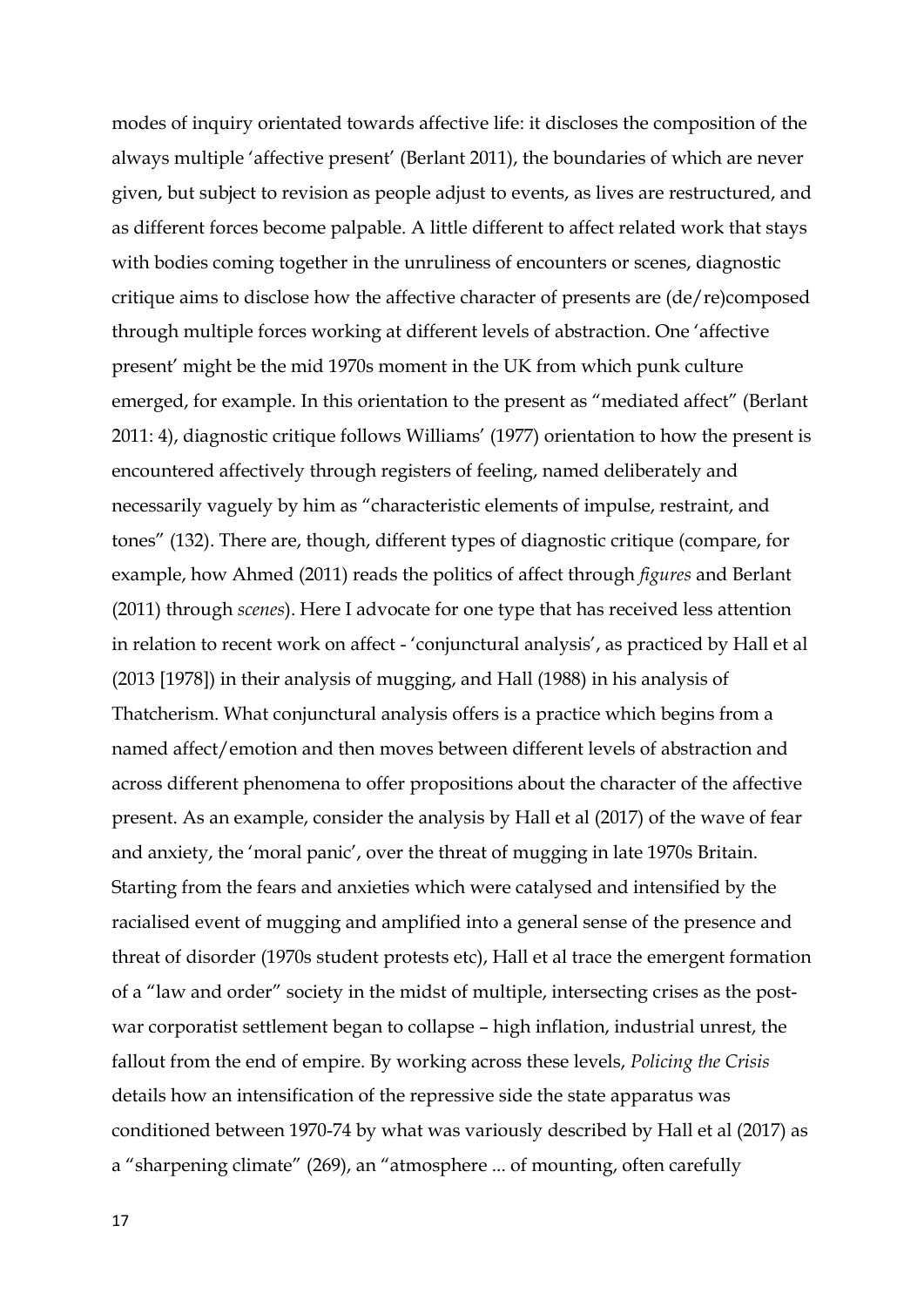organised, public hysteria" (270) and "a 'scare' pre-election mood"(272). Over the 1970s the "routinisation of control" and associated "exceptional state" (268) became normal as Britain "edged, bit by bit, towards a law and order mood, now advancing, now retreating, moving into a crab-like way, sideways into Armageddon" (272).

*Policing the Crisis* was prescient. It anticipated the project of 'authoritarian populism' which Hall (1988) went on to argue defined Thatcherism as neoliberal 'counterrevolution' which yoked security and family to the promise of the market. It serves an exemplar of the practice of 'conjunctural analysis' for how it began with an event (a robbery and injury in Birmingham) before spiralling out to diagnose the multiple forces that came together in a period of crisis. Beginning with this example, but drawing conjunctural analysis into relation with recent affect related work, we can identify four features which make conjunctural analysis distinctive.

First, conjunctural analysis *offers propositions* by orientating to and articulating what is specific or particular to a present (with terms like 'situation', 'age', 'contemporary' used interchangeably). Those propositions are contestable hypotheses about what might be happening in a situation of intensifying change and unrest (a 'conjuncture') that goes beyond the now standard deconstructionist or Foucaultian injunction to problematize a phenomena to reveal its contingency. Propositions are based on a practice of attention to 'conjunctures' as occasions of limited but open-ended duration when antagonisms and contradictions "fuse" to form a "ruptural unity", lived in and through crisis before some kind of resolution. As such, Hall ([1979]), after Gramsci, describes conjunctures in terms of unities-indifference composed of "related but distinct contradictions, moving according to very different tempos, whose condensation, in any particular historical moment, is what defines a conjuncture" (173).

Second, conjunctural analysis is *transversal* in that description works between levels of abstraction and across different kinds of entities. In his analysis of Thatcherism, Hall (1988) emphasises the role of ideology to understand the remaking of common sense, in particular the new articulations between the 'free market' as a site of freedom and reworking of 'Englishness' that produces a form of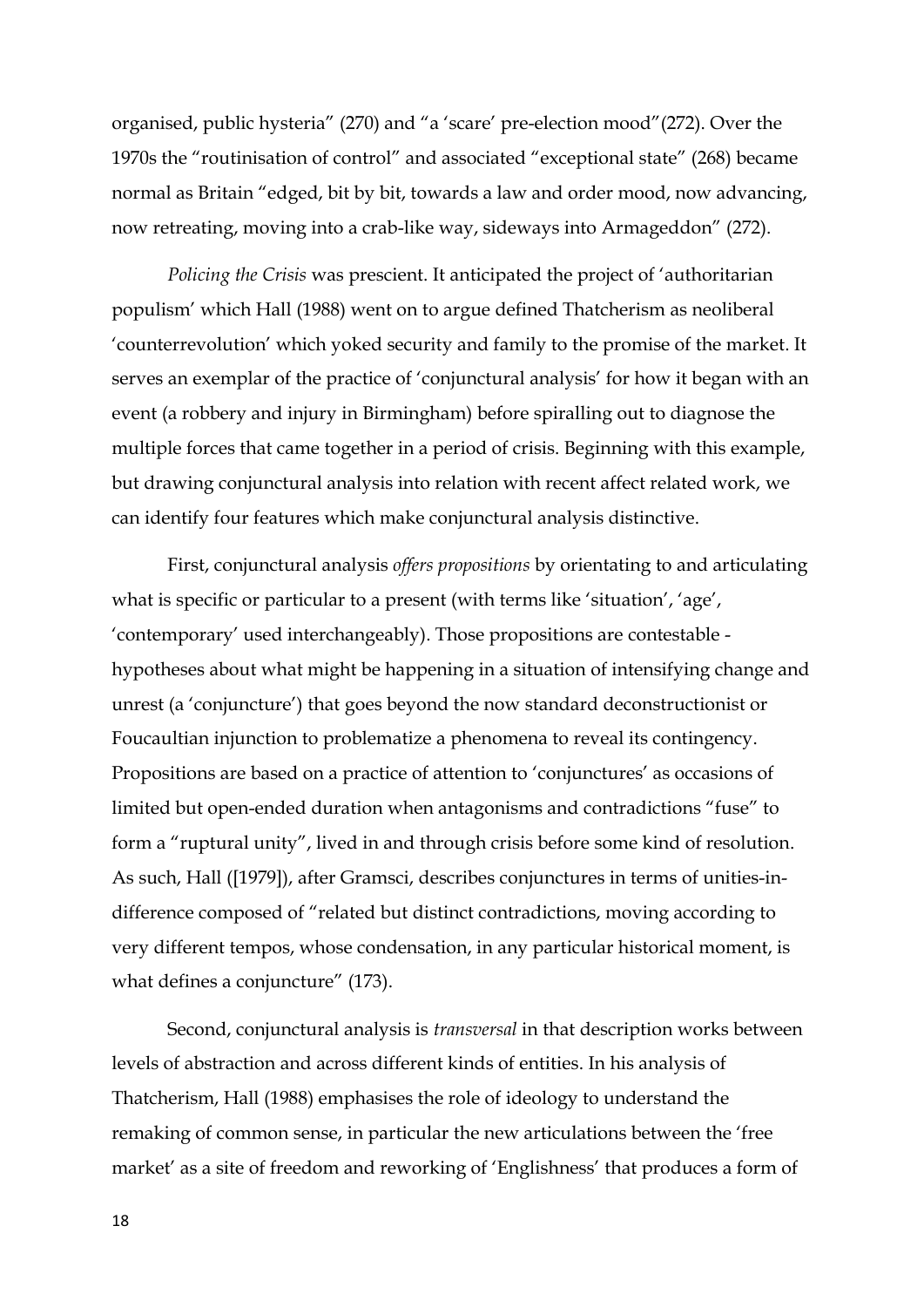'regressive modernization', but he develops these propositions by moving between different kinds of things. Take his list of the precipitating conditions for Thatcherism: the break with the post-war consensus, the recomposition and fragmentation of relations of representation between classes and parties, the emergence of new social movements, the end of empire, amongst many others (ibid. 2). Propositions are offered through a practice of description that expands and contracts as it focuses on the practices of 'articulation' which allow differences to temporarily 'merge'.

Third, and unlike certain forms of description associated with affect related work (e.g. Stewart 2007) conjunctural analysis is explanatory in the sense that it makes claims about *causation*. For example, in relation to "authoritarian populism" the images and representations that compose a "virulent, emergent, 'petty bourgeois' ideology" are described by Hall (1988: 41) as "factors" which "have effects on and for the social formation as a whole – including effects on the economic crisis itself and how it is likely to be politically resolved". Rejecting an expressionist model of the relations between the economic and other spheres, Hall is at pains to stress, after Althusser, that conjunctures are always made through multiple determinations. This is not, though, the 'billiard ball' model of cause and effect ('efficient causality') which underpins some explanatory modes of analysis. What the vocabulary of (over)determination offers is a multiplication of causality in ways that echoes recent discussions of causality (see, for example, Bennett (2011) on "operators" or "convertors"). So, a structure of feeling might shape, an event interrupt, an affect imbued ideology initiate, an atmosphere catalyse, and so on.

Finally, conjunctural analysis is *speculative*. As provisional unities in motion, conjunctures are riven by residual, pre-emergent, emergent, and dominant forces, apparatuses and events, to adapt Williams (1977) vocabulary of change. This means that the 'present' is never fully present, it is not a punctual, separate 'now'. It is full of tendencies and latencies; traces of past and present futures which exert some kind of presence as they are felt through hope and other anticipatory affects, emergent social formations which coexist with dominant formations, residual events that live on and return in other forms with different affects. By speculation, I mean a practice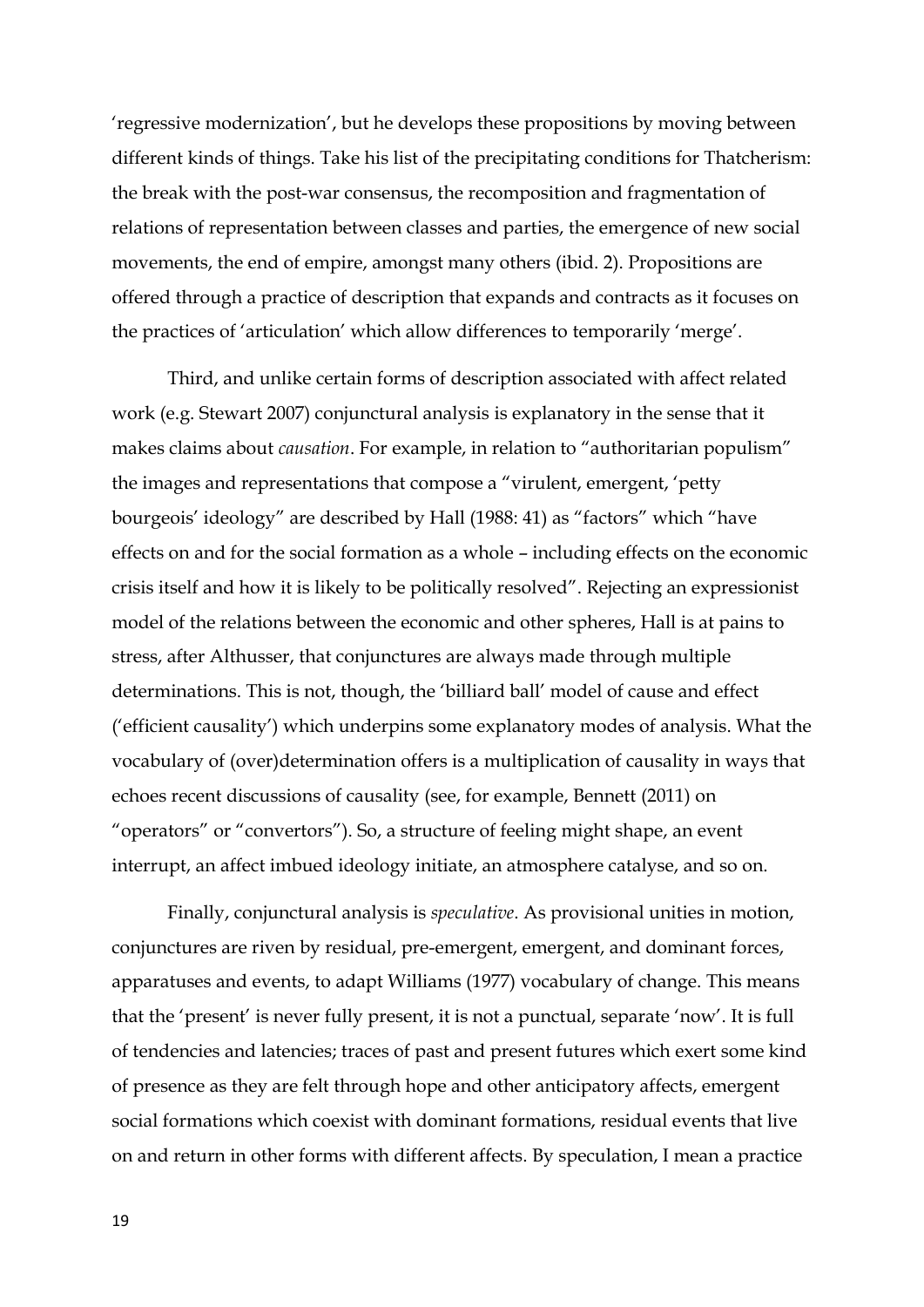that *produces* (in the sense that description produces a 'thick description') possibilities and a different relation to those possibilities i.e. a named possibility *and*  a relation of interest, engagement, horror, excitement etc. As such, speculation creates conditional claims - that this could have happened, or perhaps this might be happening.

Conjunctural analysis is, then, always specific and subject to revision – diagnosing the affective character of conjunctures which are and will become different. In its modes of relation and argumentation – *propositional, transversal, explanatory and speculative* – it differs from practices and forms of critique based primarily on a hermeneutics of suspicion and from affirmative or reparative modes of inquiry which disclose possibility. *It offers for discussion and revision plausible, contestable propositions about the specificity of geo-historical conjunctures.* What, then, are the politics of boredom in *this* conjuncture - in the midst of claims about the end of neoliberalism and the emergence of various populisms of the left and right – and how might they relate to the critique of the 'ordinary ordinariness' of fordism?

### **Section Three: Populist Boredoms**

### BORING!

During a debate between democratic presidential candidates, on the 26th June 2019, Donald Trump sent out a single word tweet – BORING!. It was retweeted over 79, 000 times and liked over 325, 000 as of 7th August 2019. The tweet – and reactions to it and interactions with it - became another quasi or pseudo event in the discontinuous flow of other almost but not quite mediated events which make up digital worlds (on which see Kember & Zylinska 2012). There was nothing unusual about the tweet. The judgment of politicians or parts of the state or media as boring is something Trump often does. On the 7<sup>th</sup> August 2019, for example, he tweeted: "Watching Sleepy Joe Biden making a speech. Sooo Boring! The LameStream Media will die in the ratings and clicks with this guy. It will be over for them, not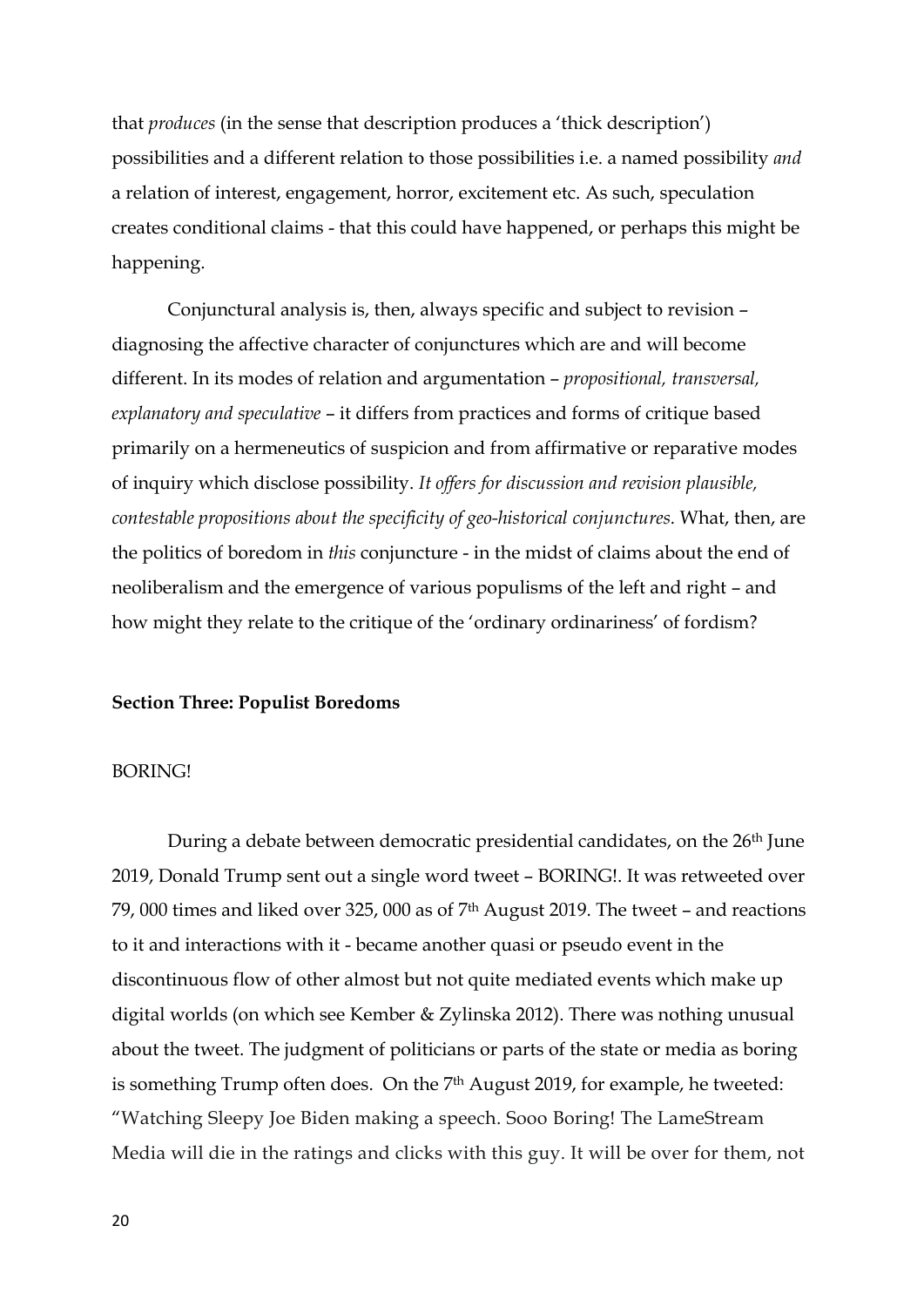to mention the fact that our Country will do poorly with him. It will be one big crash, but at least China will be happy!". On March 15th 2020: "I must say, that was a VERY boring debate. Biden lied when he said I want to cut Social Security and Medicare. That's what they ALL said 4 years ago, and nothing happened, in fact, I saved Social Security and Medicare. I will not be cutting, but they will. Be careful!".

Trump as a political-cultural figure and Trumpism as bellicose right-wing affective style will soon morph to live on as a more or less intense memory of a betrayed promise of future American 'greatness', or past warning of the intimacy between democracy and fascism, depending on political position. However, Trump is far from alone amongst populist politicians or supportive media in judging nonpopulist political forms and practices as boring. As with Trump's emphasis on the 'lamestream' media, institutions or processes that have been central to liberalism are frequently labelled as boring. In the UK, for example, 'Brexit boredom', a detachment from the event, was regularly claimed by right-wing commentators and conservative politicians in relation to processes of parliamentary scrutiny and disagreement in the impasse post the 2016 referendum, and advocated as a reason for speeding up exiting the EU and enacting the 'will of the people'. Specific politicians are labelled as boring in comparison to populists. The current leader of the UK labour party, Keir Starmer, for example, has been repeatedly labelled as 'dull' and 'boring' by conservative commentators during his first 100 days in the role (e.g. The Spectator 13th July 2020, 17th July 2020). The accusation that politicians, institutions or processes are boring is not new. As well as the boringness of the social democratic 'Big State' and competition stifling bureaucracy, as discussed above, judgments of boredom have been key to the atmospheres that envelope formal politics in the wake of neoliberalism. They resonate with forms of "disaffected consent" (Gilbert 2015) through which neoliberalising policies and programmes are often encountered with an uneasy mix of discontent and acquiescence, rather than enthusiastic endorsement. At the same time, judgments of boredom can fuse with anger and ressentiment. Reactivating the new right's backlash against 'political correctness' (see Ahmed 2011), the charge that liberal or left politics bores and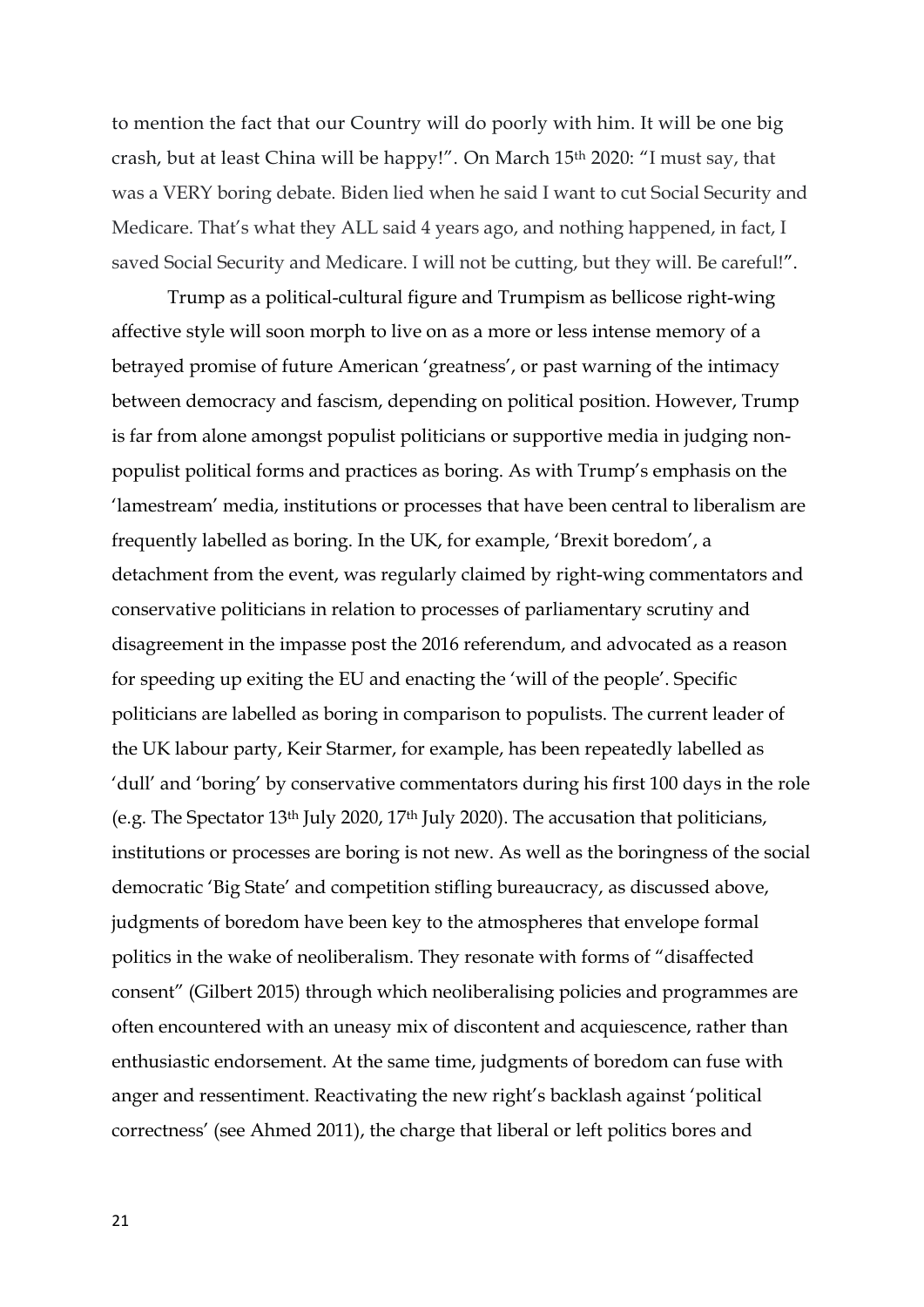reduces or ends people's feeling of autonomy and agency is violently expressed in critiques of the 'woke' gendered and racialised figure who is too earnest.

How to understand this return of a critique of boredom in right-wing populism and its connection with the 'promise of intensity' which I argued was central to the critique of 'ordinary ordinariness' and the 1970s neoliberal counterrevolution? How, in short, to understand it conjuncturally? 'Boring' is a common aesthetic judgment. It implies that something – a scene, object, person – has not touched and moved the one uttering the judgment. As with all judgments of taste, the judgment performs connection and disconnection. It creates intimacy between those who share the judgment but who may otherwise have little in common other than their boredom on listening to 'Sleepy Joe', watching the 'lamestream media', or, in the UK, reading about Brexit. When issued as a judgment, boredom is always a matter of division – between that which bores and that which is interesting. In judging something or someone as boring, dismissing it or them and separating oneself, the speaker also proclaims a right to be affected, to be moved – often signalled by the terms 'interesting' or 'interested' (Ngai 2005). For Trump and as we will see other populists, not being boring became another mark of distinction from a liberal elite, whilst also introducing spontaneity and unpredictability into the digitally mediated present. With grim predictability, the BORING! statement generated circuits of self-reinforcing, amplifying, outrage mixed with mockery in the replies and retweets by opponents who remained affected by Trump.

Trump's creation of scenes of intensity fuelled by mediated quasi-events enacted and exemplified the complex affective politics of right wing populism in North America and Western Europe where racialized resentments coexist with other collective affects, including charisma attached to the typically male figure of the authoritarian leader, and bellicose national optimism5. As I have argued elsewhere (Anderson 2017), right wing populism also regularly involves a kind of violent fun,

**.** 

<sup>5</sup> There are important connections beyond the scope of this paper between the return of the contemporary promise of intensity and the role of the experience of felt intensity in 1920s protofascism and fascism (see, of many examples, Theweleit's (1987) powerful and essential analysis of how the German Freikorpsmen, emerging from the first world war, made war, made death, into a way of life, inseparable from a hatred and dread of women and the feelings of violence).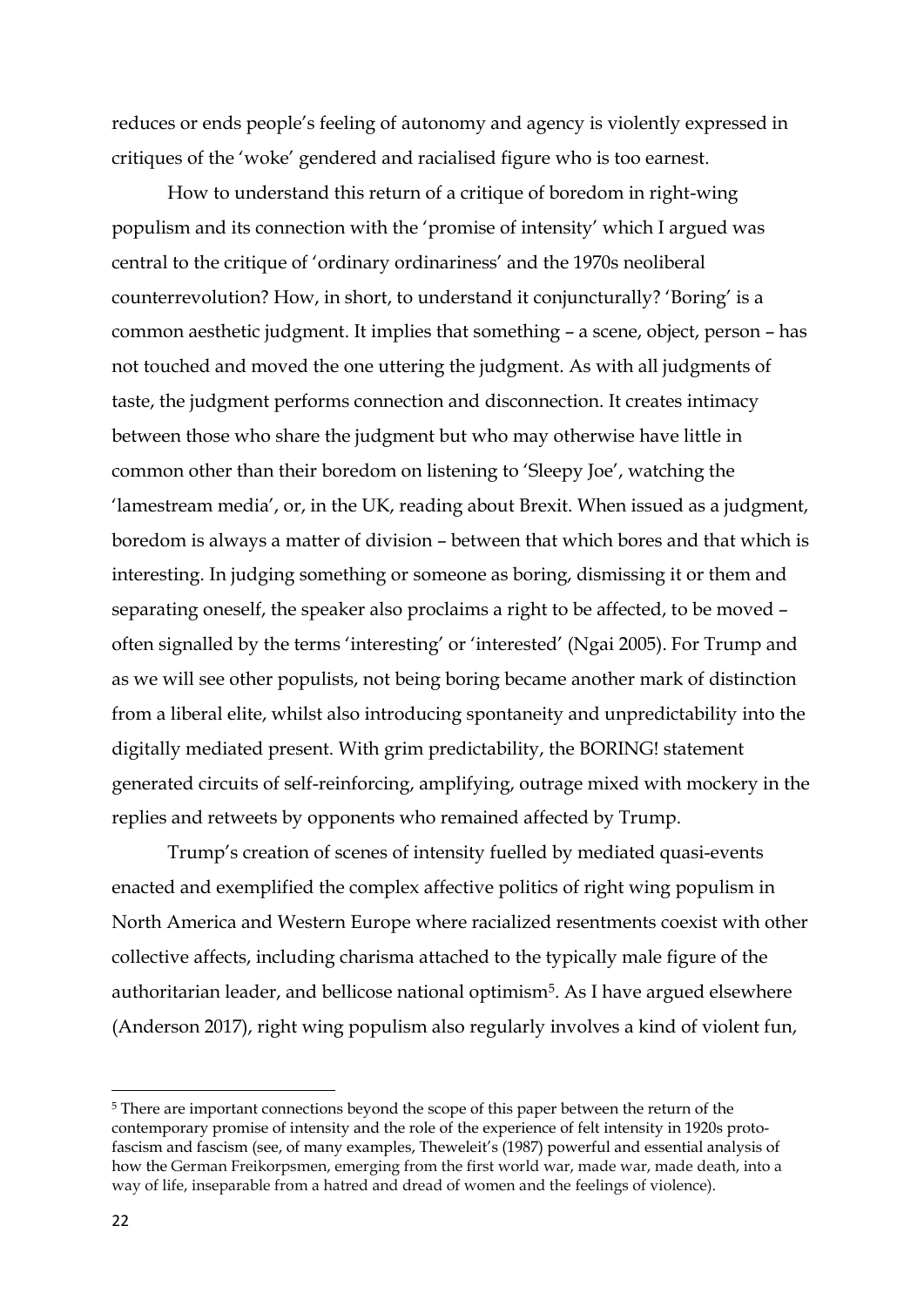linked to the promise of action without impediment or constraint. Whether it was excessive hand gestures as he mocked opponents, call and response chants at rallies where supporters laughed as they joined in, Trump embodied and offered his mostly white supporters an affective promise in the wake of neoliberalism – of a world in which action is no longer impeded by something external, and in which freedom is felt in and as intensity (his occasional performances of solemnity, whilst different in tone, shared this emphasis on intensity). We might note the resonances between the critique of the 'ordinary ordinariness' of fordism and the creation of scenes of intensity that shock, enrage or entertain by populist leaders (and the links to trolling, sinister mockery, anti-PC sensibilities and other practices of the online far-right). In more or less violent ways, fun is a key register in which this sense of excess is expressed and returns us to the relation with the open future and the embracing of uncertainty that was central to the promissory legitimacy of neoliberalism. Tellingly, Trump's (1987) self-help book, *The Art of the Deal*, gives fun a pivotal role linking it to a heroic, masculine, entrepreneurial subject whose art is the 'deal'. He stresses the value of fun in ways that resonate with the punks: "I try to learn from the past, but I plan for the future by focusing exclusively on the present. That's where the fun is. And if it can't be fun, what's the point?" (ibid. 2). One of his core pieces of advice to his readership of would be entrepreneurial subjects is: 'Have fun' (ibid. 63). 'Fun' is here elevated to status of the value of a life worth living. Just as Trump is not alone in issuing judgments of boredom, he is not an exception in invoking fun and re-enacting the neoliberal promise of intensity by routing it through a sense of what individual sovereignty should feel like. Other populists also create scenes of intensity, in part by mobilising cultivated disorder and practiced spontaneity. In the UK, for example, Boris Johnson's affective style also involves an image of action without restraint, a form of practical sovereignty or independence, and a sense of joy in living without embarrassment or shame (where fun is refracted through the aesthetics of the British upper classes (O'Toole 2018)). One campaign event during the 2019 UK general election exemplifies this affective style. Johnson drove a Forklift truck through a polystyrene wall in a otherwise empty warehouse. On the front of the Forklift truck was the promise of resolution which served as the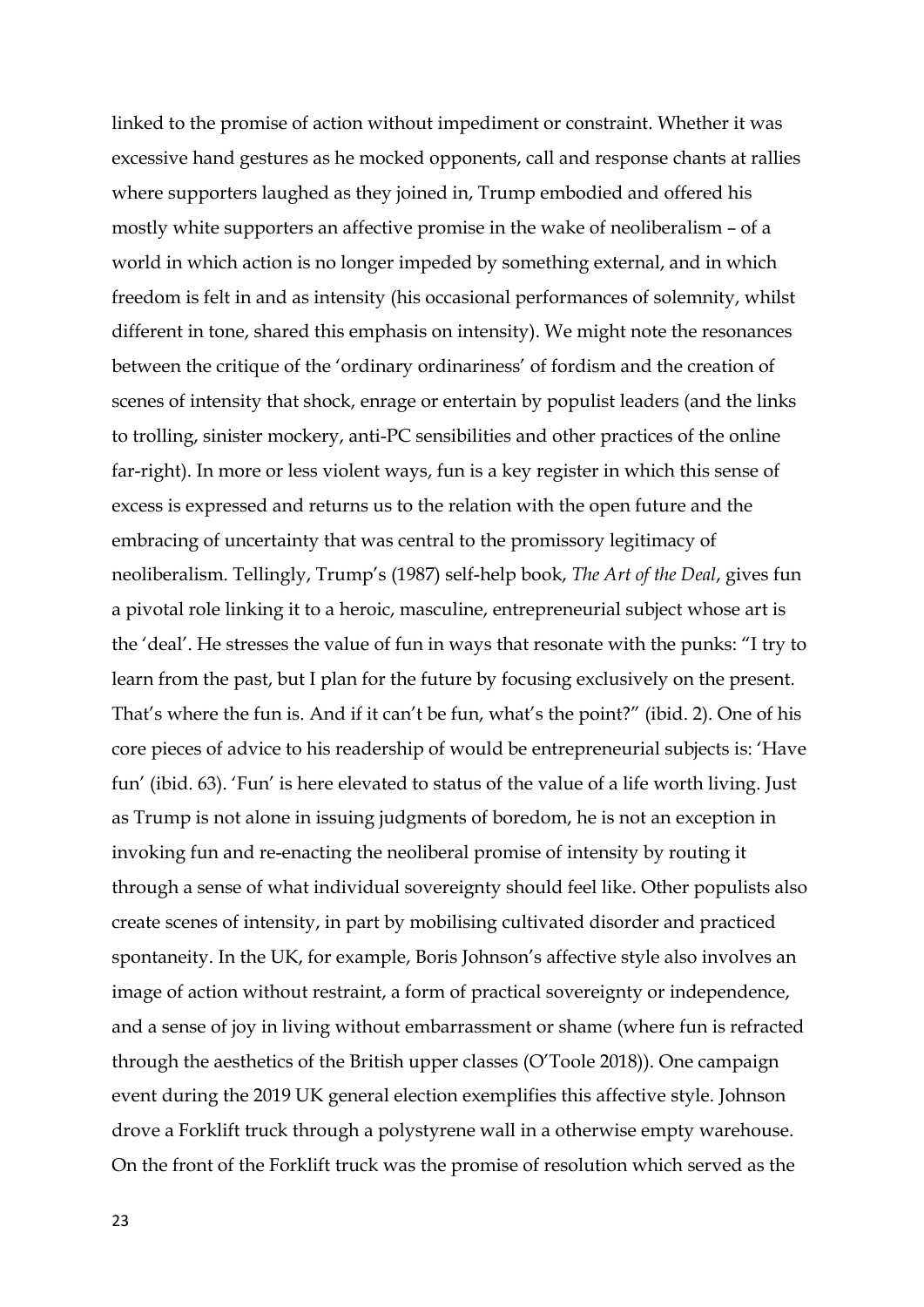general election slogan of the conservative party: *Get Brexit Done*. As well as symbolising breaking an impasse, with the wall standing in for a blocked and stalled present, the scene was one of fun, the act being obviously outrageous and ridiculous. Johnson emerged smiling. The message being that it is the elite who are boring, who judge, and in doing so take life too seriously and steal enjoyment.

The return of the promise of intensity in the form of populist events and slogans does not quite fit with the dominant claim about boredom today - where boredom is presumed to be absent as "crisis ordinariness" (Berlant 2011) is lived through burnout, stress, anxiety and other affects of frenzy (Chabot 2019). Against the background of 'non-stop inertia' (Southwood 2011), spreading and intensifying precarity, and fragmented and mobile attention engendered by digital worlds, a form of restorative boredom is advocated in an emerging self-help and management literature as one route to enhanced creativity (e.g. Time Out 2019; Zomorodi 2017). The fantasy and promise is not simply of empty time – time outside of the frenzy of life today – but an empty time that can be made productive (in ways that resonate with other practices of the present such as mindfulness and yoga, even if those practices should not be reduced to a neoliberal will to productivity (Coleman 2020)). This repeats a longstanding counter discourse about boredom that valorises boredom for the freedom that detachment inaugurates, but articulates it with the demand that all of life should be made productive as lines between work and life blur in the emphasis on the constant acquisition and maintenance of human capital (Feher 2009). The presumption being that unwanted, overwhelming, intensity has become a threat to constant 'productivity'. In other words, the neoliberal promise of intensity has been realised but rather than positively coded as 'fun' as it is by Trump in *The Art of the Deal* it finds expression in harmful affects. Hence why the activist and artistic collective Plan C (2014, np) argue that anxiety has replaced boredom as the dominant 'reactive affect' of contemporary capitalism. Offering a strong, hyperbolic claim they argue that in the midst of the extension of relations of competition that is neoliberalism, anxiety has spread to the "whole social field. All forms of intensity, self-expression, emotional connection, immediacy, and enjoyment are now laced with anxiety. It has become the lynchpin of subordination".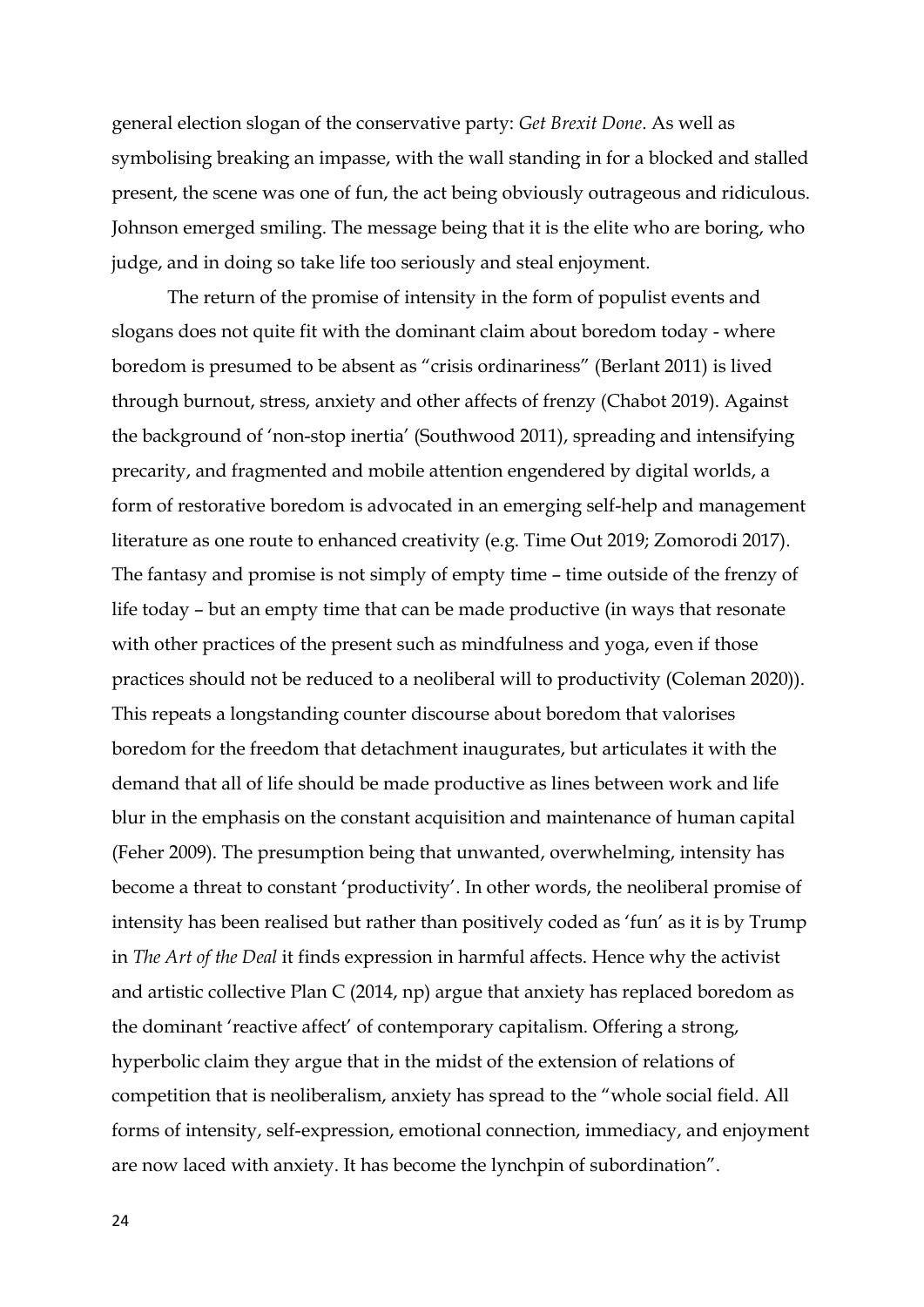In comparison to critiques of fordism, the problem is that boredom is too absent and what is lost is an empty time that can be made productive (rather than empty time being a threat to productivity as in the figure of the bored assembly line worker). This diagnosis is absolutely critical for understanding the relations between affective life and neoliberalising practices and apparatuses, and opens up research on the forms of boredom that follow the demand to make all of life productive and the blurring of lines between work and other aspects of life. Nevertheless, it is partial. The promise of intensity in right-wing populism conjures a very different sense of the present, where felt control is missing as action is impeded, and crisis is lived as the flatness of muted frustration and tedium and disaffection. On this point there are connections back to the artistic critique of capitalism as enacted in relation to fordism by the UK punks, as well as surprising resonances between left and right populisms, usually around images of deindustrialised urban landscapes full of empty factories, broken infrastructures, and weary people. Perhaps it indicates that something of the character of the present has endured across fordism and neoliberalism, and that the promise of intensity remains to come for many in 'stalled' or 'stuck' time (Berlant 2011)? As well as the continuation of forms of fordist boredom in relation to factory work, perhaps these images of disaffection resonate with the new forms of boredom that accompany the intensification and extension of service and logistical work post the 2008 financial crisis. Unsurprisingly, then, it is not only right-wing populists who mobilise scenes of intensity. Politicians and activists on the left and centre are trying to reclaim intensity as a response to the crisis of liberalism. For example, the liberal democrats' slogan in the 2019 UK general election - *Bollocks to Brexit* – and associated visual imagery recalled the Sex Pistols. As with the Sex Pistols practice, but arguably with far less success, the statement attempted to shock the public out of their brexit boredom, as well as establish an unambivalent position. Likewise, experiments with 'pleasure activism' (Brown 2019) or 'acid communism/acid corbynism' (e.g. Gilbert 2017; Fisher 2018) on the left aims to loosen the hold of forms of 'left melancholia', and explore other, democratic and egalitarian sensibilities. Left-wing populist campaigns also try and create and circulate scenes of intensity. Central to the Labour 2019 UK general election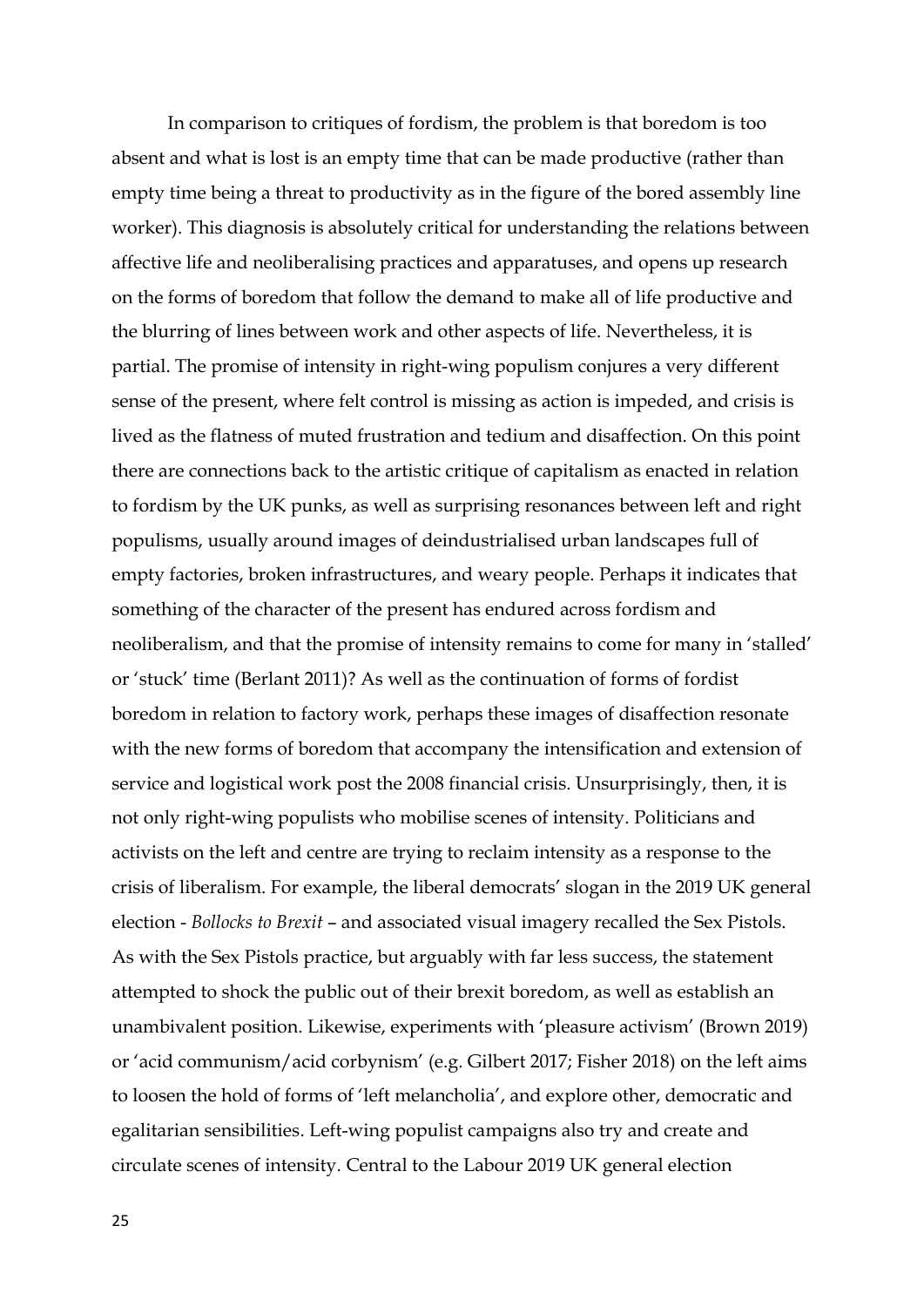campaign and Bernie Sanders' (2016 – 2019) campaign for democratic presidential nominee were scenes of collective enthusiasm in which people are depicted as *affected* by politics. Echoing Winters (2016) comment on post-racial optimisms, Sanders' 2016 campaign video 'America'<sup>6</sup> begins by depicting everyday scenes from multi-racial 'America'. People are presented as immersed, involved, in their ordinary actions, whether working on a laptop in a coffee shop or feeding animals on a farm, before the advertisement shifts to people becoming increasingly animated as part of a crowd waiting for and then cheering and clapping for Sanders. What is offered is a promise of life of collective belonging without disaffection or division.

That right-wing populism promises intensity does not imply that every supporter of populist parties or politicians attaches intensely or without ambivalence. It might, however, cause us to wonder about why, how and for whom boredom remains a problem and, more precisely, whether the promise of a life lived intensely still resonates with people's ordinary life. However, a second public mood that surrounds boredom today suggests that disaffection does not endure as a problem in quite the same way that it did during fordism. Rather than being too present as we saw in relation to fordism or too absent in accounts of a precarious neoliberal present, another claim is that boredom is at once too absent *and* too present. Reprising fears of overstimulation and that have regularly played out throughout modernity, for example in relation to television and the classed figure of the 'couch potato' who 'channel hops', critics claim that digital capitalism is accompanied by a particular affective malaise characterised by perpetual, non-stop, restlessness and unease (e.g. Kingwell 2019). Boredom is *simultaneously* too present as a necessary affective condition for an attention economy that requires attention to be mobile *and* absent – in the sense that what exists is an anticipation of boredom and various pre-emptive escape attempts to avoid boredom (e.g. 'the scroll'). The subject of digital capitalism is an *almost*-bored subject suspended between attention and inattention, attachment and detachment, captivation and escape, as they are perpetually connected to multiple informational and affective digital worlds. Perhaps, as Fisher (2018) speculated, contemporary capitalism has extirpated

1

<sup>6</sup> Available at:<https://www.youtube.com/watch?v=2nwRiuh1Cug>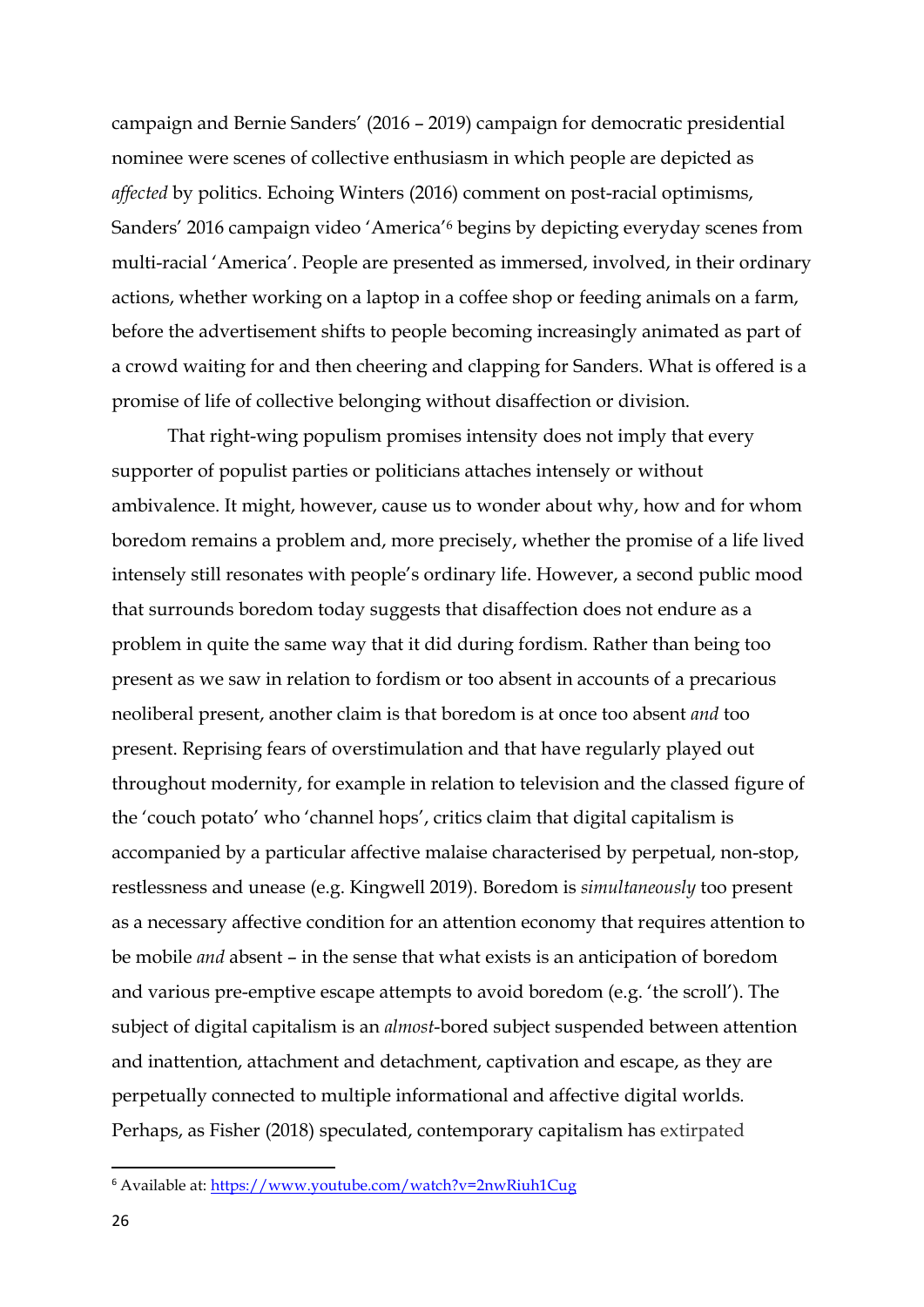boredom, replacing it with a mix of boredom and compulsion which we do not quite have a name for.

Perhaps today's right-wing populism requires this kind of 'pre-boredom' and subjects who regularly anticipate and pre-empt the possibility of boredom? The scenes of intensity associated with populism generate a sense of eventfulness. But they also promise strong, unambiguous, feeling as a counter to forms of experience mediated through the digital which increasingly make distinctions between flatness and intensity redundant. They also interrupt and provide an alternative to the sense of disaffection – the absence of affection – that Gilbert (2015) convincingly argues is a key affective correlate of neoliberalising apparatuses. In doing so, right-wing populism re-articulates through enmity orientated to racialised others one of the promises of neoliberalism in the wake of the much heralded 'end' of neoliberalism. As I argued above, central to the 'promissory legitimacy' (Beckert 2020) of neoliberalism in the context of the artistic critique of 'ordinary ordinariness' was the feeling of intensity as offered through the extension of relations of competition. This promise of the market as the means for a particular kind of experience coexisted and bolstered heteronormative 'good life' fantasies that had their origins in fordism, but were reactivated through neoliberalising apparatuses. These are now fraying (Berlant 2011). By comparison, the promise of intensity has been reactivated. It persists, with the market remaining one route for its realisation. From the premium placed on 'liveness' in the entertainment industries pre COVID-19 and the emergence of influencing as a type of affective labour based on the lure of authenticity, through to the growth of an 'experience economy' (Pine & Gilmore 1999) and the role of immersive entertainment technologies in the home, consumer culture continues to offer a life lived intensely in which people will be affected (see also 'user involvement/empowerment' in the delivery of state functions (Newman 2020)). However, the centrality of intensity to populist styles suggests that the hope invested in the market is being supplemented by the promise that politics can also be a scene of intensity, in ways that break with conditions of disaffection and apathy. Perhaps, to go further, the promise that the present can feel different not only remains but intensifies after the end of the future, in that populism happens in an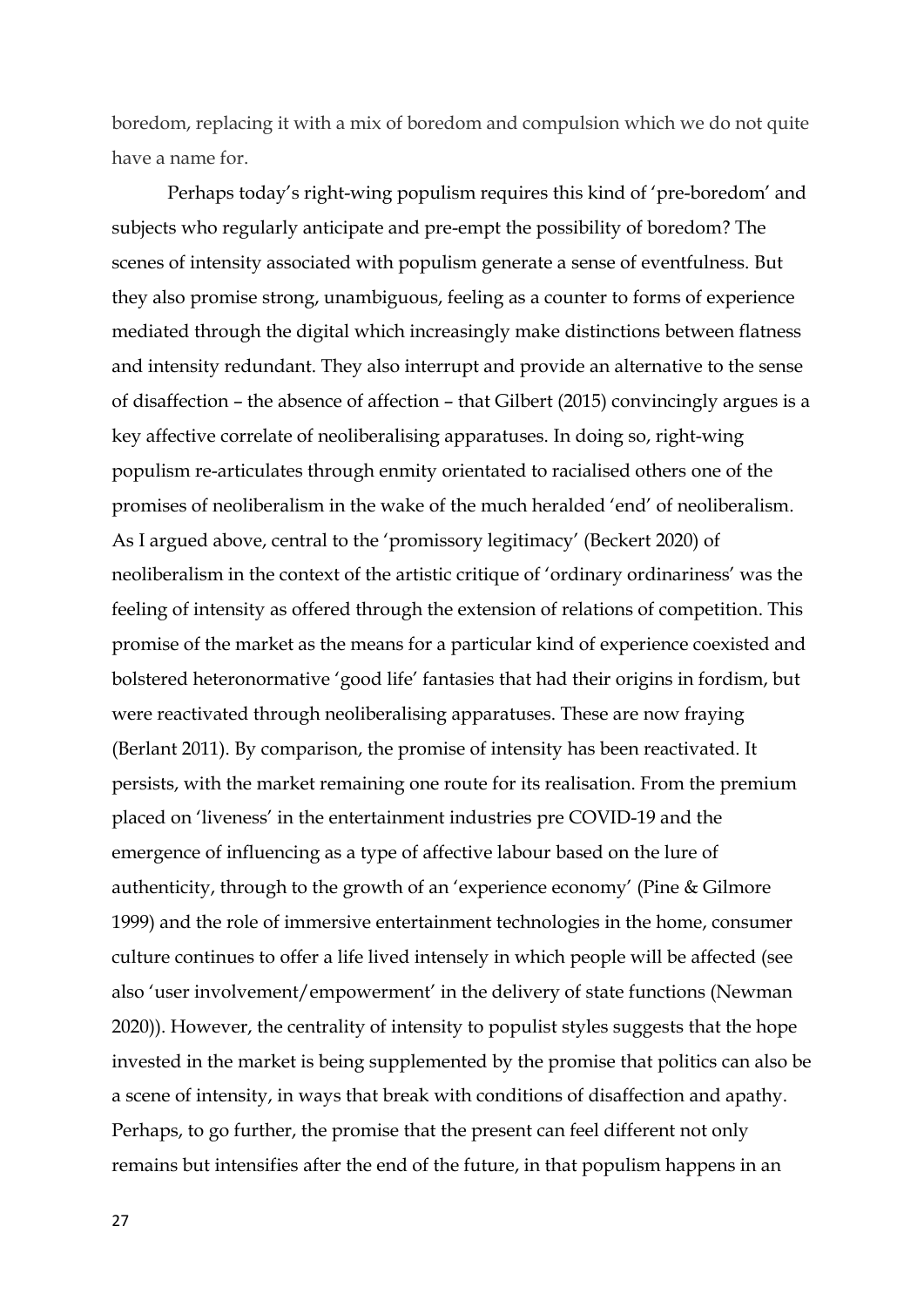impasse characterised by a renewed orientation to the present after the double 'cancellation of the future' – where both the futures of the Fordist settlement (Berlant 2010) and the futures of a 'viable' non-capitalist horizon are lost (Fisher 2011). Discontent is channelled into a desire for the present to feel differently, as a response to the imaginative-affective foreclosure of "coherent" alternatives (Fisher 2011) *and*  the fraying of belief in various heteronormative good life fantasies (Berlant 2011). What right-wing populism offers, then, as well as a return in the future to a stolen or lost heteronormative, white past ('Make America Great Again', 'Take Back Control'), is a way of reactivating and expanding neoliberalism's promise that life can be lived intensely. The always fragile conjoining of discontent and acquiescence is disrupted as fun mixes with the intensification of forms of anger and ressentiment. What mattered, then, in Trump's mockery of opponents as BORING! was as much the capitalisation and exclamation mark as his ordinary aesthetic judgment.

### **Concluding Comments**

What might staying with boredom allow us to notice about the affective presents which are entangled with fordist and neoliberal apparatuses? In this paper, I've speculated in response to a question that inaugurates a wider project by staying with a fraction of the ways in which boredom shows up, and experimenting with using it as a key diagnostic for an always multiple affective present. Whilst I have left it to the reader to make the connections, the strange relations to boredoms I have detailed here play out in relation to COVID-19, albeit in ways that are unclear, in part because they are still emergent as lines between emergency and normality blur. A matter of occasional public concern and yet secondary to other affects such as loneliness or anxiety in attempts to discern the feel of the pandemic and sometimes subject to jokey dismissal, boredom is at once affective correlate of a suspension of 'normality' and index of both sacrifice (what is lost is enlivening sociality) and privilege (that boredom is felt, rather than or mixed with anxiety about risk, fear or job losses, or grief at loss). Perhaps the promise of intensity plays out in presumptions about what normality *should* feel like and what is lost, and which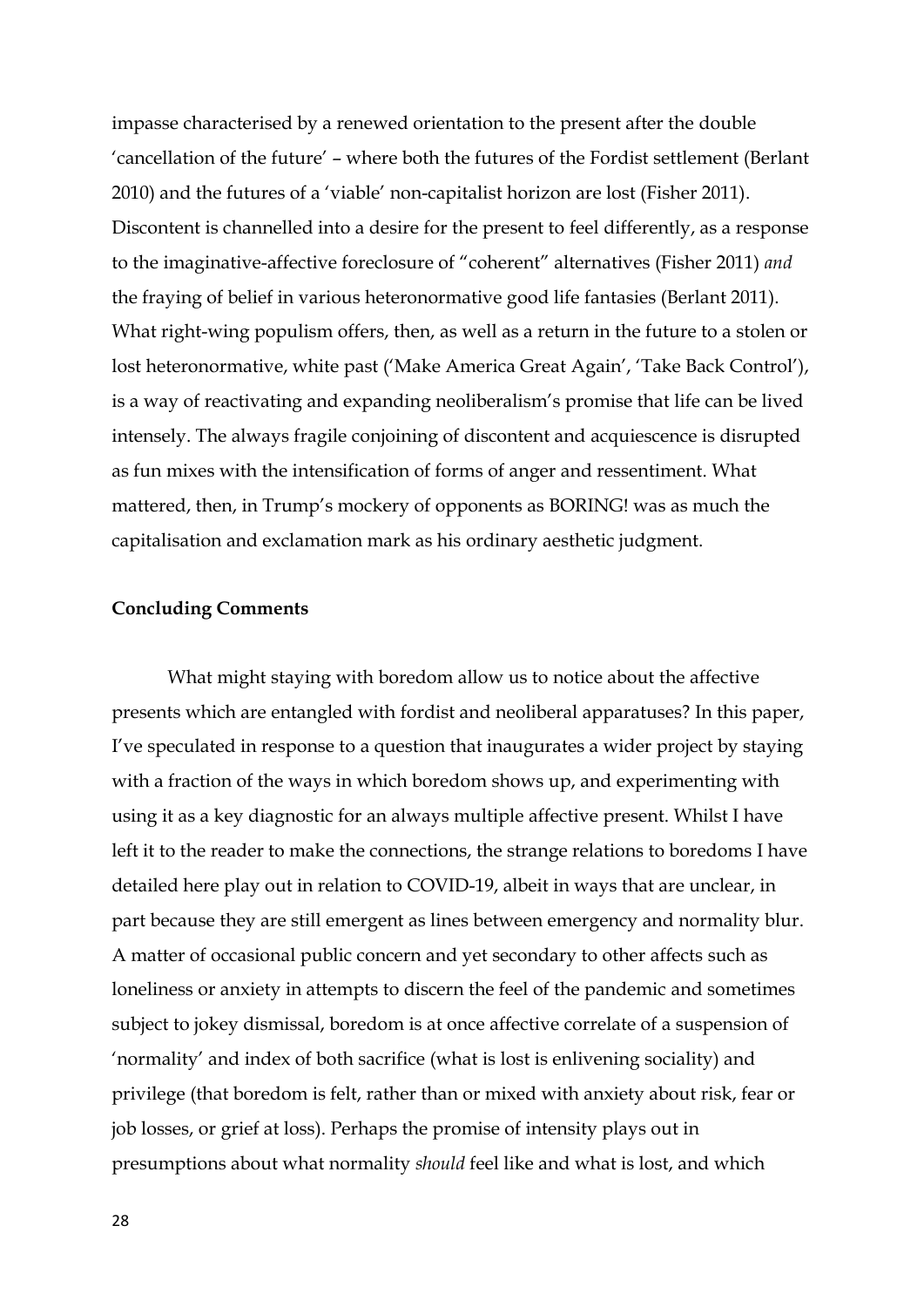experiences might return in a promised but deferred post-pandemic 'normality'. As with all affects, boredom in relation to COVID-19 and my account of fordism and neoliberalism is already many different kinds of things in ways that complicate any simple story. As well as the experience of the suspension of anticipation and a relation of detachment, boredom is simultaneously: public problem, expression of a subject, genre of aesthetic judgment, cause, symptom, background that finds expression in something else, governance problem, and herald. Any account of the present that starts from boredom, which wonders about the curious intimacy between absence of affection and the movement of detachment, must track the relations between different kinds of things boredom might be. How has the use of 'boring' as an ordinary aesthetic judgment changed? Who claims boredom as a cause of actions or makes it into a public problem?, whose boredom is governed and how and whose is forgotten?, and so on.

In order to understand the specificity of affective presents, I've contributed to affect related work by advocating and exemplifying a mode of diagnostic critique based on a practice of conjunctural analysis. Taking inspiration from the political writings of Stuart Hall and colleagues, at the heart of this practice is an orientation to the diverse forces that compose a conjuncture, rather than the detail of encounters or scenes which characterise attempts to "provoke attention to the forces that come into view" through evocative affect imbued description (Stewart, 2007: 1). To be clear, my aim is to supplement, rather than replace, these and the other modes of inquiry. As a propositional, transversal, explanatory, and anticipatory practice, conjunctural analysis steps outside of a relation of either condemnation or redemption with affective life (the critical or reparative moves). Instead, it understands how the present feels by staying with the question of (dis/re)articulation: how and with what consequences is boredom, if it is always many things, articulated with other forces?

Through this practice, I have offered a proposition: contemporary right wing populism reactivates the promise of intensity at a time when the legitimacy of neoliberalism's other promises are ending, fading, fraying and otherwise changing in a transitional present lived, felt and narrated in terms of crisis. The promise of intensity incorporated the artistic critique of 'ordinary ordinariness' which emerged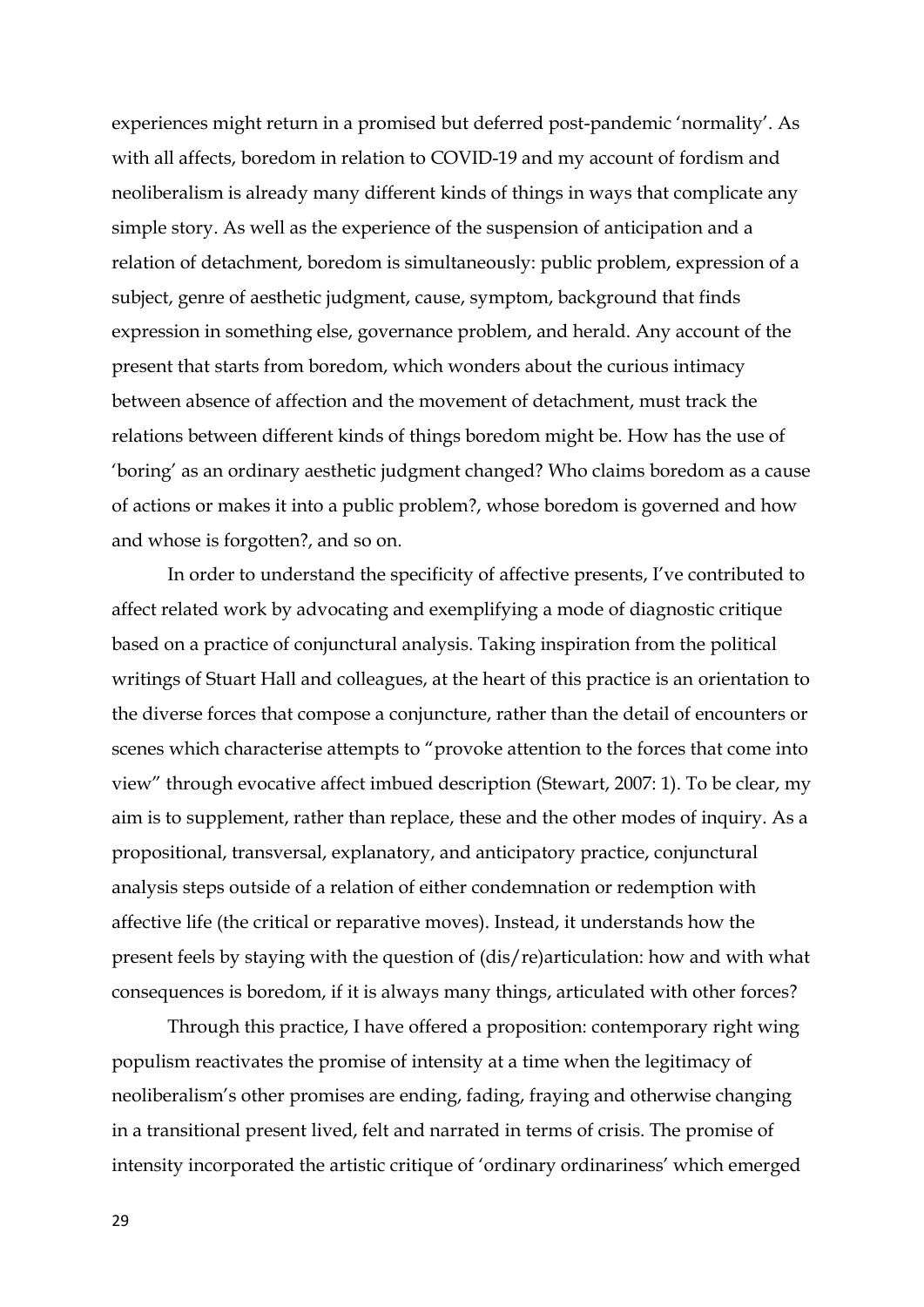from the 1960s, and honed in on the impoverished life of fordism. Promising autonomy and agency through the market, the fantasy is of a world of intensity without the absence of engagement and attachment, the flatness, which came to haunt fordist work and leisure as patterns of expectation and aspiration changed. Although contradicted by actually existing neoliberalisms, the promise remains durable. It continues to be offered through consumer culture and in relation to work, but is also reactivated in the content, tone and style of right-wing populism, as it is articulated with a renewal of violent heteronormative, white fantasies. As with the neoliberal counter revolution, the critique of boredom attaches to liberal politicians and forms and institutions. Not only corrupt, not only separated from the interests of the people, liberal politicians are presented as boring. They are responsible for the persistence of a flat world.

Propositions are offered to be disrupted. Conjunctural analysis is partial and contingent. Alongside my speculations about right-wing populism and boredom, I've offered the beginnings of other stories about boredom and the present, which gesture towards a wider research project. Alongside the return of the promise of intensity, for example, is a critique of the problem of intensity in crisis ordinariness, as articulated in concern about burnout, stress and anxiety. In response to the problem of too much intensity, of being overwhelmed, the empty time of boredom becomes a hoped for experience, once again valued both for its claimed links to productivity but also for its nostalgic connection to a simpler, easier life (a relation we again see playing out in relation to COVID-19 through calls to enjoy enforced boredom as respite from incessant demands and overwhelming busy-ness). The demand for intensity we see in populism coexists, then, with a demand for a kind of emptiness that promises to restore what is lost in a world without boredom. We see articulations of this kind of 'comforting boredom' recently in the realm of formal politics, where the boredom of liberalism becomes a virtue connected to the hope of a more habitable present. For example, it exists in the 'no drama' campaigns of liberal-centrist politicians such as Joe Biden or Keir Starmer and their promise to end the turbulence of contemporary formal politics and inaugurate a return to a prepopulist political normal of non-eventfulness (where intensity, such as it continues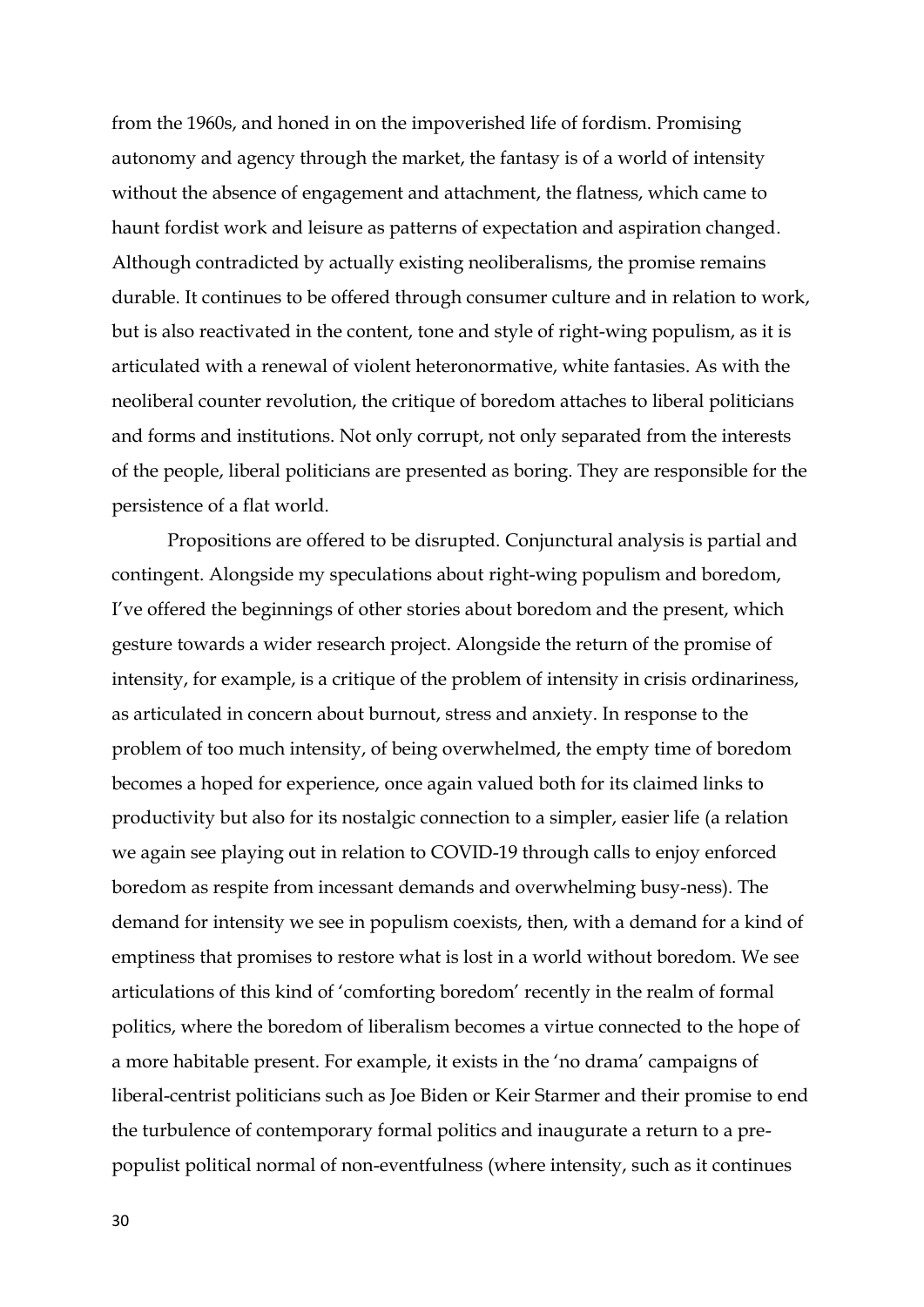to exist, gets channelled into passionate calls for 'unity' and renewed liberal optimism). There are many other boredoms, entangled with the different forces re/unmaking this transitional moment of 'crisis ordinariness' and 'crisis crisis'. Listing them here is a way to acknowledge that multiplicity and the partiality of the proposition I've offered, as well as anticipate future research: lingering boredoms of the margins linked to un or under employment, tolerated boredoms of the optimistic attachment, frustrated boredoms of non-realised or deferred promises, carceral boredoms of confinement, boredom of wasted in-between time, the anticipation of the possibility of boredom, boredom with others, and so on ...

### **Acknowledgments**

A version of this paper was delivered as the Environment and Planning D: Society and Space Annual Lecture at the RGS-IBG, 2019. Thanks to the editors for the invitation, subsequent comments, and patience as strikes and covid-19 delayed me finishing this text. Versions were also presented as a public lecture at the 2019 *Transmediale* conference and as the 2019 *Alexander von Humboldt Lecture*, University Wageningen. My thanks to audiences for their interest, questions and discussions. Returning to boredom was sparked by conversations with Jen Bagelman, Noam Leshem, and Helen Wilson. Huge thanks to them and other friends for comments on this paper: Peter Adey, Rebecca Coleman, Kevin Grove, Sarah Knuth, and Colin McFarlane.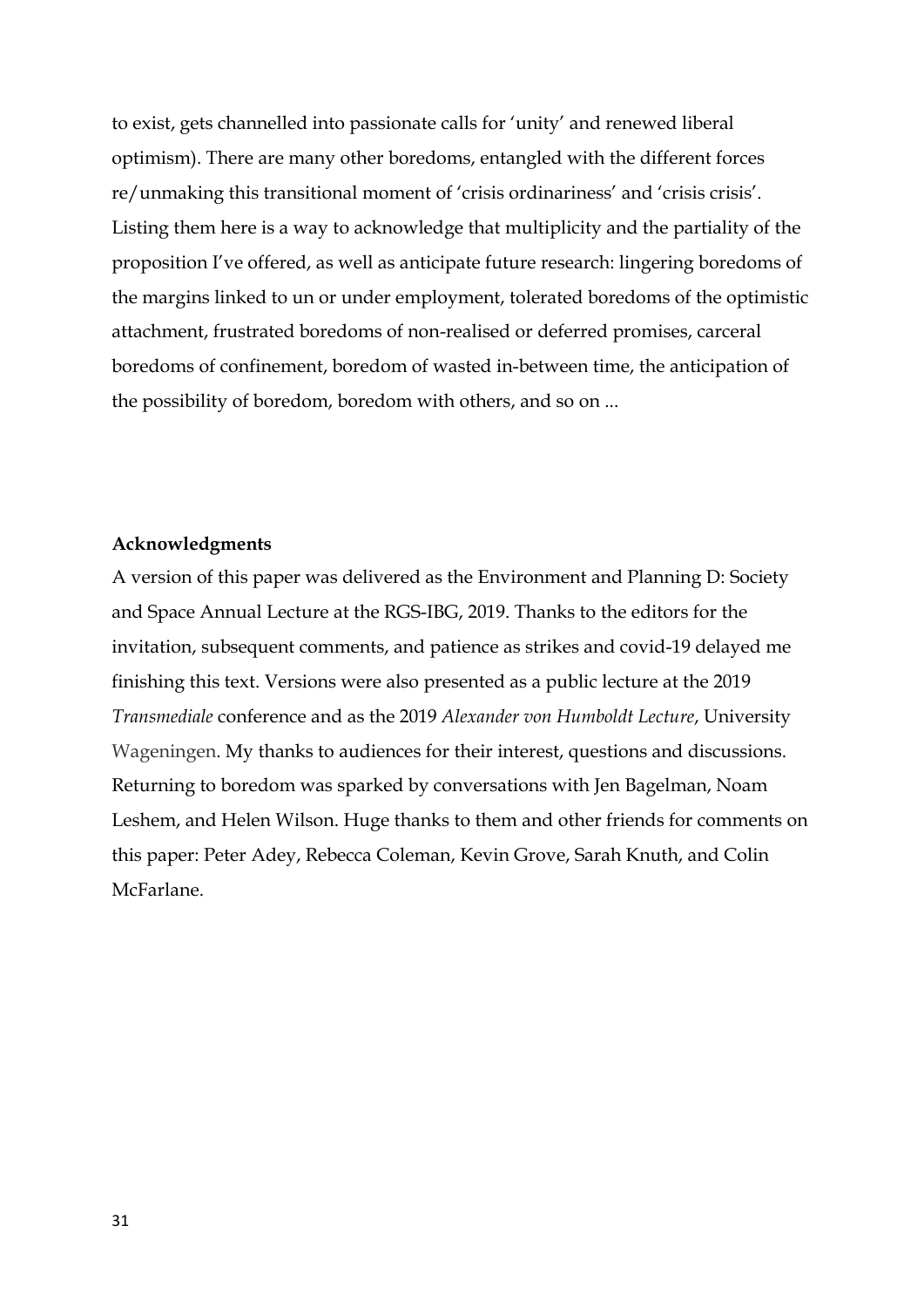### **Bibliography**

Ambrosch, G. (2015) American punk: The relations between punk rock, hardcore, and American culture. *American Studies* 60(23): 215-233.

Anderson B (2017) 'We will win again. We will win a lot'. The affective styles of Donald Trump. Available at: https://www.societyandspace.org/articles/we-willwin-again-we-will-win-a-lot-the-affective-styles-of-donald-trump

Adorno T (1991) Free Time In *The Culture Industry: Selected Essays on Free Time.* London: Routledge, pp 187-197.

Ahmed S (2010) *The Promise of Happiness.* Durham and London: Duke University Press. Back L (2021) Hope's work *Antipode* 53(1): 3-20.

Beckert J (2020) The exhausted futures of neoliberalism: From promissory legitimacy to social anomy. *Journal of Cultural Economy* 13(3): 318-330.

Benjamin W (1999) *The Arcades Project.* Cambridge, Massachusetts: Harvard University Press.

Bennett J (2011) *Vibrant Matter: A Political Ecology of Things.* Durham and London: Duke University Press.

Berlant L (2018) Intensity is a signal, not a truth': An interview with Lauren Berlant. *Dans Revue Française d 'Etudes Américaines* 154: 113-120.

Berlant L (2011) *Cruel Optimism*. London: Duke University Press.

Bernstein H (1975) Boredom and the ready-made life. *Social Research.* 42(3): 512-537.

Chabot P (2019) *Global Burnout.* London: Bloomsbury. Cvetkovich A (2012) *Depression: A Public Feeling.* London: Duke University Press.

Coleman R (2020) [The presents of the present: Mindfulness, time and structures of](http://research.gold.ac.uk/29173/)  [feeling](http://research.gold.ac.uk/29173/) *Distinktion: Journal of Social Theory* (forthcoming)

Corrigan P (1979) *Schooling the Smash Street Kids.* London: Macmillan.

Dardot P and Laval C (2013) *The New Way of the World: On Neo-Liberal Society* London: Verso.

Davis O (2020) Neoliberal capitalism's bureaucracies of governance. *New Formations*  100-101: 60-76.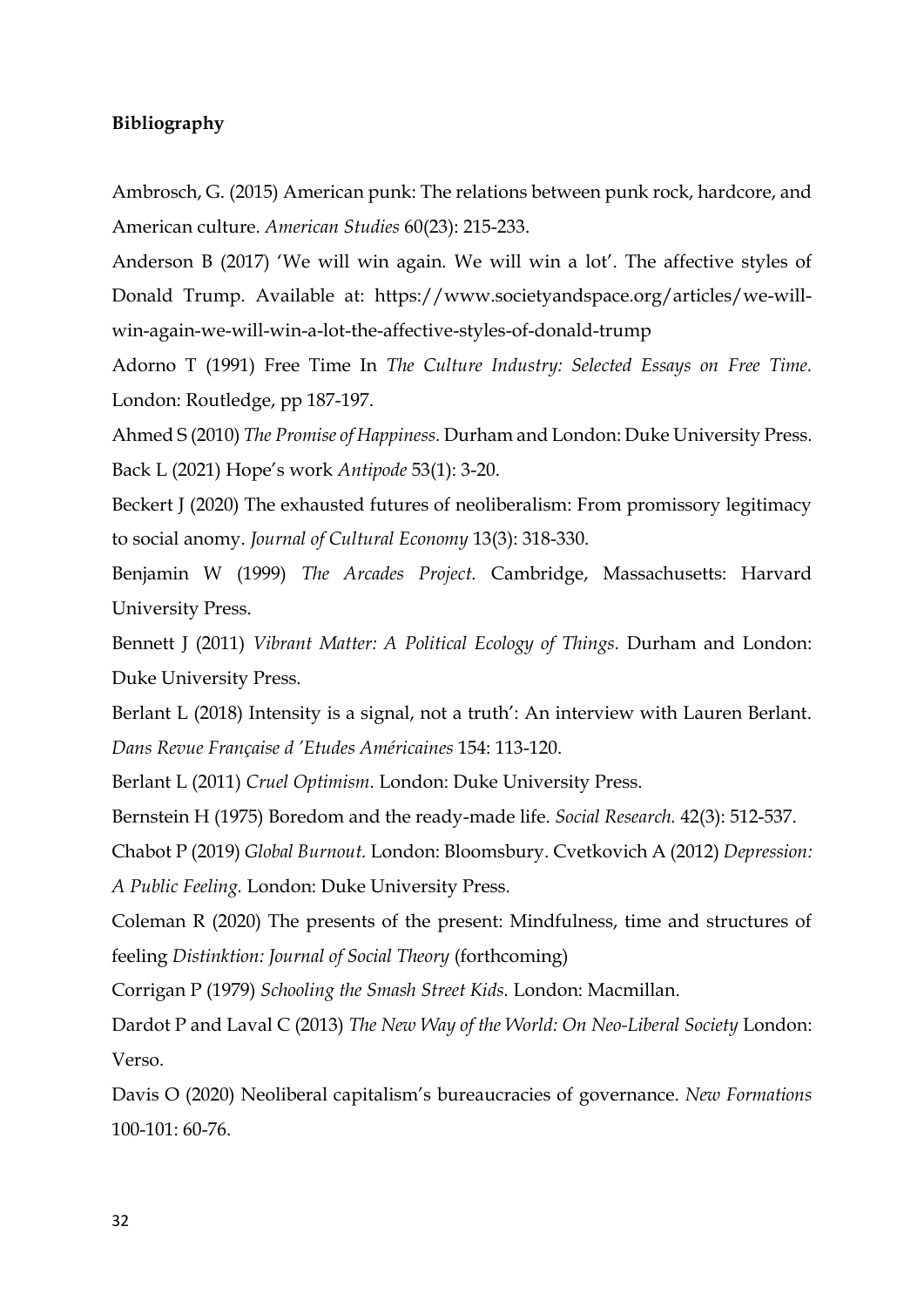Feher M (2009) Self-appreciation; or, the aspirations of human capital. *Public Culture*  21(1): 21-41.

Fisher M (2011) *Capitalist Realism* Winchester: Zero Books.

Fisher M (2018) *[K-punk: The Collected and Unpublished Writings of Mark Fisher \(2004](https://repeaterbooks.com/product/k-punk-the-collected-and-unpublished-writings-of-mark-fisher-2004-2016/) – [2016\).](https://repeaterbooks.com/product/k-punk-the-collected-and-unpublished-writings-of-mark-fisher-2004-2016/)* London: Repeater Books.

Foucault M (2008) *The Birth of Biopolitics Lectures at the Collège de France: 1978-1979.* London: Palgrave Macmillan.

Friedan B (1963) *The Feminine Mystique.* New York: W.W. Norton and Company.

Pedwell C (2014) *Affective Relations: The Transnational Politics of Empathy.* London: Palgrave.

Phillips A (1993) *On Kissing, Tickling and Being Bored*. London: Faber and Faber.

Probyn E (2005) *Blush: Faces of Shame.* London: University of Minnesota Press.

Gilbert J (2015) Disaffected consent: That post-democratic feeling. Soundings. 60: 29- 41.

Gilbert J (2017) 'Why the time has come for Acid Corbynism'. *New Statesmen*. 24th October 2017.

Goldthorpe K, Lockwood D, Bechhofer F and Platt J (1968) *The Affluent Worker: Industrial Attitudes and Behaviour.* Cambridge: Cambridge University Press.

Goodstein E (2005) *Experience Without Qualities: Boredom and Modernity.* Stanford: Stanford University Press.

Grossberg L (1992) *We Gotta Get Out of This Place: Popular Conservatism and Postmodern Culture.* London: Routledge.

Hall S (1988) *The Hard Road to Renewal: Thatcherism and the Crisis of the Left.* London: Verso.

Hall S, Critcher C, Jefferson T, Clarke J and Roberts B (2013) *Policing the Crisis: Mugging, The State and Law and Order.* Palgrave Macmillon: London.

Hill A B (1975) Work variety and individual differences in occupational boredom. *Journal of Applied Psychology* 60(1): 128–131.

Holm N (2020) Bright grey: The political dialectic of bureaucratic boredom. *New Formations.* 100-101: 129-145.

hooks b (1984) *Feminist Theory From Margin to Center.* London: Pluto.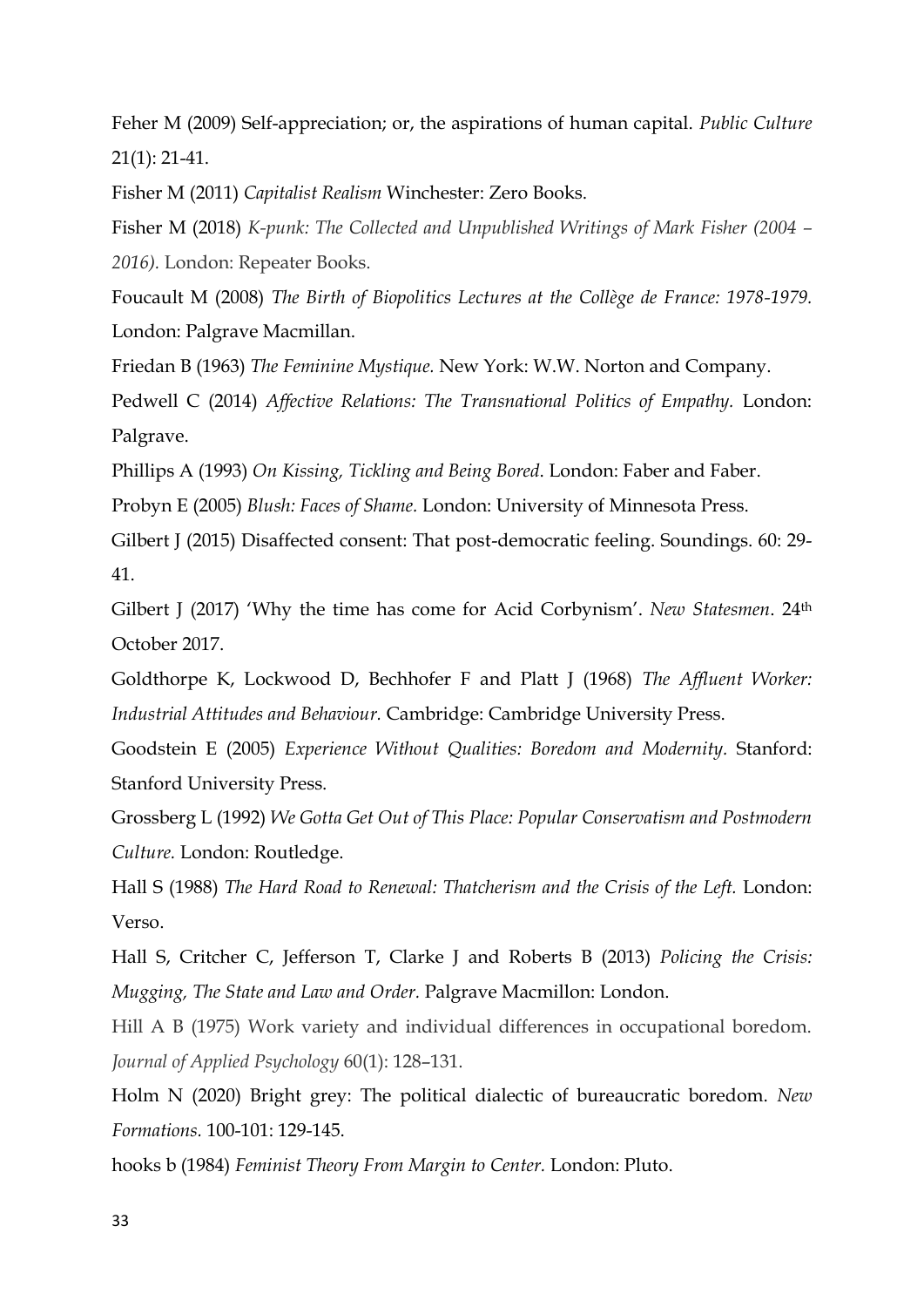Independent Monitoring Board (2018) Annual report of the independent monitoring board at HMP Woodhill for reporting year 1st June 2017- 31st May 2018. Available at [https://s3-eu-west-2.amazonaws.com/imb-prod-storage-](https://s3-eu-west-2.amazonaws.com/imb-prod-storage-1ocod6bqky0vo/uploads/2018/09/Woodhill-2017-2018.pdf)

[1ocod6bqky0vo/uploads/2018/09/Woodhill-2017-2018.pdf](https://s3-eu-west-2.amazonaws.com/imb-prod-storage-1ocod6bqky0vo/uploads/2018/09/Woodhill-2017-2018.pdf) (accessed 10.07.19).

Institute for Precarious Consciousness. (2014) We are all very anxious. Available at: <https://www.weareplanc.org/blog/we-are-all-very-anxious/> (accessed 10.02.20))

Katsiaficas G (1987) *The Imagination of the New Left: A Global Analysis of 1968.* New York: South End Press.

Katz J (1998) Identification In Roth M and Katz J (ed) *Difference/Indifference: Musings on Postmodernism, Marcel Duchamp and John Cage*. Amsterdam: G & B Arts International.

Kember S and Zylinska J (2012) *Life after New Media: Mediation as a Vital Process.*  London: MIT Press.

Kingwell M (2019) *Wish I Were Here: Boredom and the Interface*. Montreal: McGill-Queen's University Press.

Kracauer S (1995) Boredom In Kracauer S (1995 [1924]) *The Mass Ornament: Weimer Essays.* Cambridge, Massachusetts: Harvard University Press.

Majumdar S (2013) *Prose of the World: Modernism and the Banality of Empire.* New York: Columbia University Press

Massumi B (2015) *The Politics of Affect.* London: Polity Press.

Newman, J. (2020) Living with ambivalence: Bureaucracy, anti-statism and 'progressive' politics. *New Formations* 100-101: 146-160.

Ngai, S. (2005) *Ugly Feelings:* Harvard University Press: Harvard.

O'Toole F (2018) *Heroic Failure: Brexit and the Politics of Pain.* London: Apollo.

Pine J and Gilmore J (1998) *The Experience Economy.* Boston: Harvard Business School Press.

Raposa M (1999) *Boredom and the Religious Imagination.* London: University Press of Virginia.

Robinson E (1923) Factors affecting human efficiency. *The Annals of the American Academy of Political and Social Science.* 110(1): 94-104.